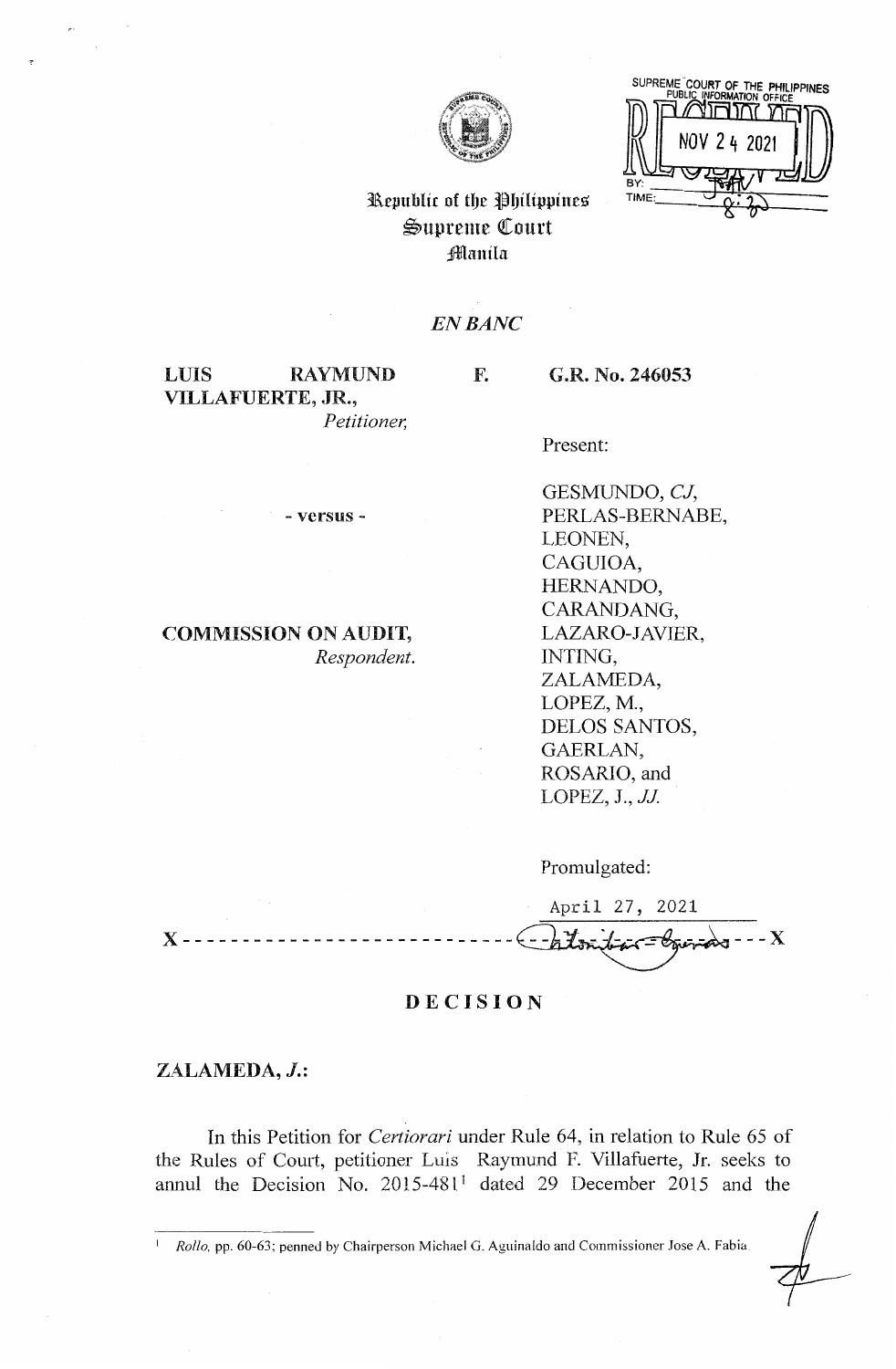Resolution (Decision No. 2018-453)<sup>2</sup> dated 21 December 2018 issued by respondent Commission on Audit (COA) affirming Notice of Disallowance (ND) No. 2010-100-007(08) dated 21 September 2010 against the partial payment amounting to Php4,250,000.00 for the procurement of one unit of second-hand shipping vessel with a total contract price of Php8,500,000.00 by the Provincial Government of Camarines Sur (PG-CamSur).

## **Antecedents**

In 2007, the PG-CamSur determined the need for the procurement of a shipping vessel for the promotion of the tourism industry in the province, particularly the Caramoan peninsula. Pursuant thereto, Provincial General Services Officer (PGSO) Bernardo A. Prila (Prila) prepared a purchase request recommending the purchase of a shipping vessel with a minimum carrying capacity of 82 passengers and an estimated cost of Php8,500,000.00. The PR, dated 11 September 2007, was signed by PGSO Prila, certified by Provincial Treasurer Mario T. Alicaway, and approved by petitioner as Provincial Governor. <sup>3</sup>

On the same date, the Provincial Bids and Awards Committee (BAC) issued Resolution No. 329, Series of 2007, adopting direct contracting as the alternative mode of procurement for the shipping vessel. As stated in the said Resolution, the necessary invitations were sent to shipping companies, which submitted offers to the PG-CamSur. The offers were consolidated to form a short list of suppliers from which the PG-CamSur chose the offer made by Regina Shipping Lines, Inc. (Regina Shipping) for the sale of its vessel, MV Princess Elaine, in the amount of Php8,500,000.00. After issuance of a purchase order, the PG-CamSur made a partial payment to Regina Shipping in the amount of Php4,250,000.00 on 19 December 2007. <sup>4</sup>

On post-audit, the Audit Team Leader and Supervising Auditor of Camarines Sur Province (auditors) found that vital documents evidencing the transaction for the sale of the shipping vessel were not attached to the disbursement voucher. Further, the partial payment made by PG-CamSur to Regina Shipping was considered an advance payment contrary to the terms specified in the purchase order and in violation of Section 338 of Republic Act No. (RA) 7160, otherwise known as the Local Government Code of 1991, and Section 88(1) of Presidential Decree No. (PD) 1445 or the

<sup>2</sup>*Id.* at 65-70. <sup>3</sup> *Id.* at 7.<br><sup>4</sup> *Id.* at 135-136.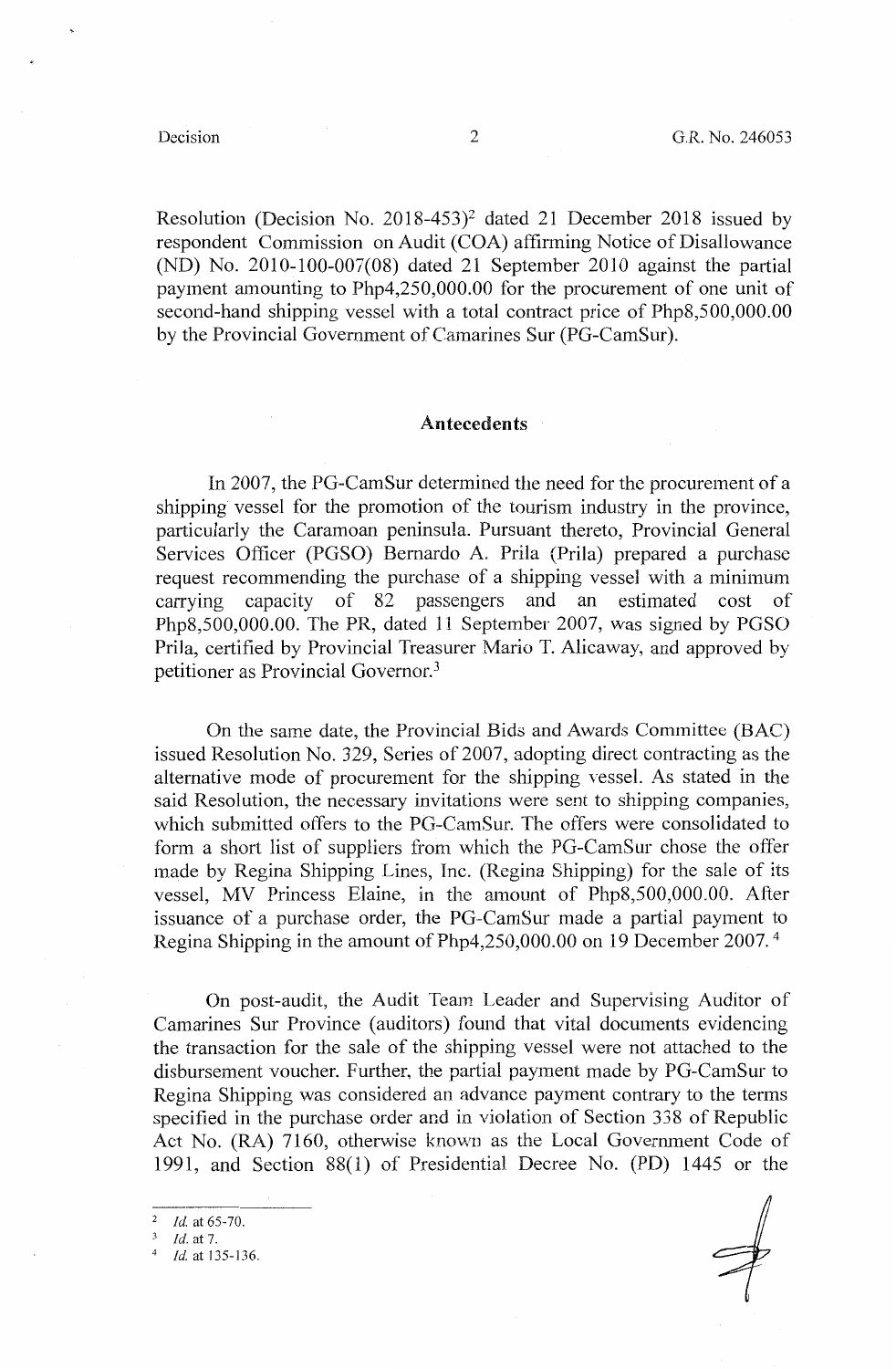Government Auditing Code of the Philippines. Hence, the auditors issued Audit Observation Memorandum (AOM) No. 2008-100-026(2007) dated 28 February 2008 notifying PG-CamSur of the deficiencies and requesting comments and justifications thereon. 5

Subsequently, the auditors issued Notice of Suspension (NS) No.  $2009-100-0021(08)$  dated 15 December  $2009<sup>6</sup>$  reiterating their previous findings and requesting submission of the following requirements:

- 1. Delivery receipt/Sales Invoice;
- 2. Acknowledgement Receipt for Equipment (ARE);
- 3. Acceptance and Inspection Report;
- 4. Deed of Sale duly notarized;
- 5. Notice of Direct Contracting in the Agency Website;
- 6. Notice of Direct Contracting in the Phil GEPS;
- 7. Request for Price Quotation to selected suppliers/Canvass;
- 8. BAC Resolution which shall state that a survey of the industry/market has been conducted to justify the exclusivity of the distributorship/dealership of the goods;
- 9. BAC Resolution adopting Direct Contracting was not approved by the Governor;
- 10. BAC Recommendation and Approval of the Governor in the contract;
- 11. DTI business name registration or SEC registration certificate;
- 12. Valid and current Mayors Permit; &
- 13. Tax Clearance Certificate.<sup>7</sup>

On 02 September 2010, the PG-CamSur issued a letter-response to NS No. 2009-100-0021(08) and proffered the following justifications: (1) the vessel was already in use by the provincial government prior to the partial payment; (2) although the Deed of Absolute Sale of Vessel was executed only on 25 March 2008, the delivery and physical possession of the vessel was made prior to the date of execution and payment; (3) the contract price has not been fully paid as of the date of the letter despite the transfer of the vessel's ownership and registration to the provincial government; (4) direct contracting was resorted to by the BAC because of the good track record of the supplier; and (5) the supplier was the only company willing to deliver possession of the vessel pending payment thereof by the provincial government. 8

*Id.* atl36. *Id.* at I 15-116.  $\frac{7}{8}$  *Id.* at 115. *Id.* at 136.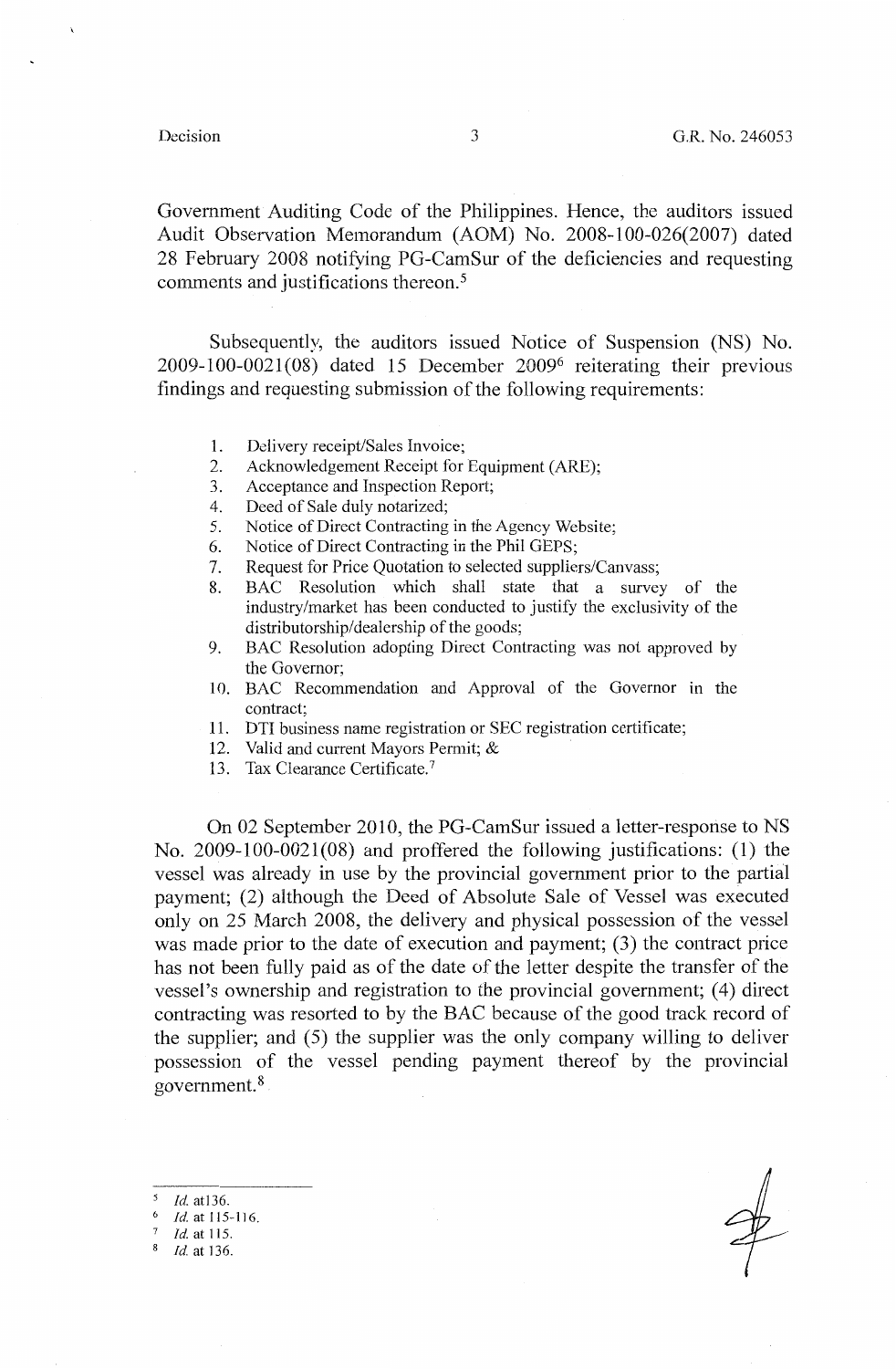For failure of the PG-CamSur to settle the deficiencies noted in the NS and to sufficiently answer the issues in the assailed transaction, the auditors issued ND No. 2010-100-007(08) dated 21 September 2010 disallowing the partial payment amounting to Php4,250,000.00. As stated in the ND, the transaction was considered an illegal and irregular transaction since it was an advance payment on the shipping vessel and the PG-CamSur failed to provide necessary documents to warrant the use of direct contracting as the mode of procurement.<sup>9</sup> The following persons were determined liable for the transaction:

| Name                                 | Position/Designation       | Nature of Participation in                               |  |
|--------------------------------------|----------------------------|----------------------------------------------------------|--|
|                                      |                            | the Transaction                                          |  |
| F.<br>Luis<br>Raymund                | Provincial Governor        | For<br>approving<br>the                                  |  |
| Villafuerte, Jr.                     |                            | transaction                                              |  |
| Leticia L. Aliorde                   | Provincial Accountant      | Certified<br>that<br>the                                 |  |
|                                      |                            | [disbursement voucher] was                               |  |
|                                      |                            | with complete<br>supported                               |  |
|                                      |                            | documents                                                |  |
| Mario T. Alicaway                    | Provincial Treasurer       | being<br>then<br>the<br>For                              |  |
|                                      |                            | Provincial Treasurer                                     |  |
| Bernadette<br>Carlos,<br>G.          | Former BAC Chairman        | being<br>For<br>the<br><b>BAC</b>                        |  |
| M.D.                                 |                            | Chairman and certifying that                             |  |
|                                      |                            | conditions<br>the<br>and                                 |  |
|                                      |                            | requirements resulting<br>to                             |  |
|                                      |                            | direct<br>contracting<br>were                            |  |
|                                      |                            | present                                                  |  |
| Jaime M. Letada, Jr.                 | <b>BAC</b> Member          | For being the BAC Member                                 |  |
|                                      |                            | certifying that<br>the<br>and                            |  |
|                                      |                            | conditions and requirements<br>direct<br>resulting<br>to |  |
|                                      |                            | contracting were present.                                |  |
|                                      | <b>BAC</b> Member          | Same as above                                            |  |
| Santiago V. Pan<br>Fortunato C. Pena | <b>BAC</b> Member          | Same as above                                            |  |
| Bernardo A. Prila                    | <b>BAC Member/OIC PGSO</b> | For being [a] BAC Member                                 |  |
|                                      |                            | certifying<br>the<br>and<br>on                           |  |
|                                      |                            | Obligation Request that the                              |  |
|                                      |                            | transaction was charge to                                |  |
|                                      |                            | appropriation/allotment                                  |  |
|                                      |                            | necessary (sic), lawful and                              |  |
|                                      |                            | under his direct supervision                             |  |
|                                      |                            | that<br>and<br>supporting                                |  |
|                                      |                            | documents valid, proper and                              |  |
|                                      |                            | legal. <sup>10</sup>                                     |  |

*Id.* at 95.

 $10$  *Id.* at 96.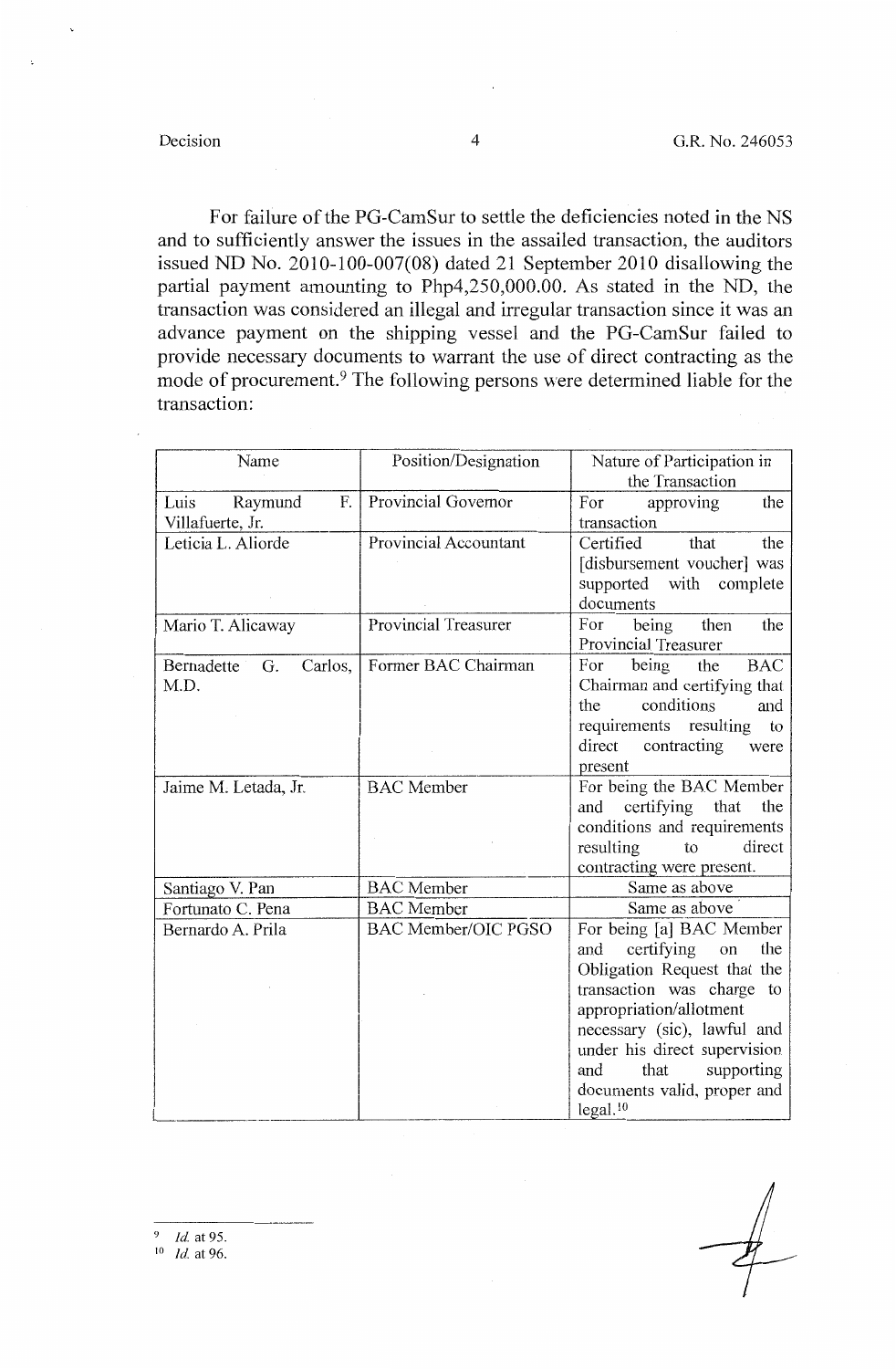Aggrieved by the issuance of the ND, petitioner and the rest of the persons held liable therein (co-appellants) filed an appeal with the COA Regional Office (RO). They reiterated their argument that physical possession of the vessel had already been transferred to the PG-CamSur prior to partial payment thereof. They also questioned the necessity of submitting the supporting documents in the NS/ND as the absence of these did not make the transaction itself illegal or unlawful. Since the transaction was not illegal *per se*, it should be passed in audit considering the PG-CamSur had already benefited from the transaction. Further, they insist the payment to Regina Shipping is proper on the basis of *quantum meruit.* <sup>11</sup>

# **Decision of the COA Regional Office**

The COA RO V, through its Decision No. 2012-L-033<sup>12</sup> dated 05 November 2012, denied the appeal lodged by petitioner and his co-appellants, to wit:

**WHEREFORE,** premises considered, the instant appeal is hereby **DENIED** for lack of merit. Accordingly, Notice of Disallowance No. 2010-100-007(08) dated September 21, 2010 in the amount of P4,250,000.00 is **AFFIRMED. <sup>13</sup>**

As held by the COA RO V, circumstances surrounding the partial payment by the PG-CamSur to Regina Shipping support the finding that it was in fact an advance payment. The Deed of Absolute Sale of the vessel was completed and signed only on 25 March 2008 or more than three months after the partial payment on 19 December 2007. The Delivery Receipt issued by Regina Shipping was also dated 29 February 2008 or more than two months after the partial payment.

The COA RO V noted the submission by petitioner and his co-appellants of the required documentation for the procurement of the vessel in their appeal. Nonetheless, their earlier non-submission of the documents enumerated in the NS/ND, which are required by applicable COA rules and regulations, as well as RA 9184, made the transaction an irregular and illegal expenditure.

 $11$  *Id.* at 137.<br><sup>12</sup> *Id.* at 135-146. 13 fd. at 146.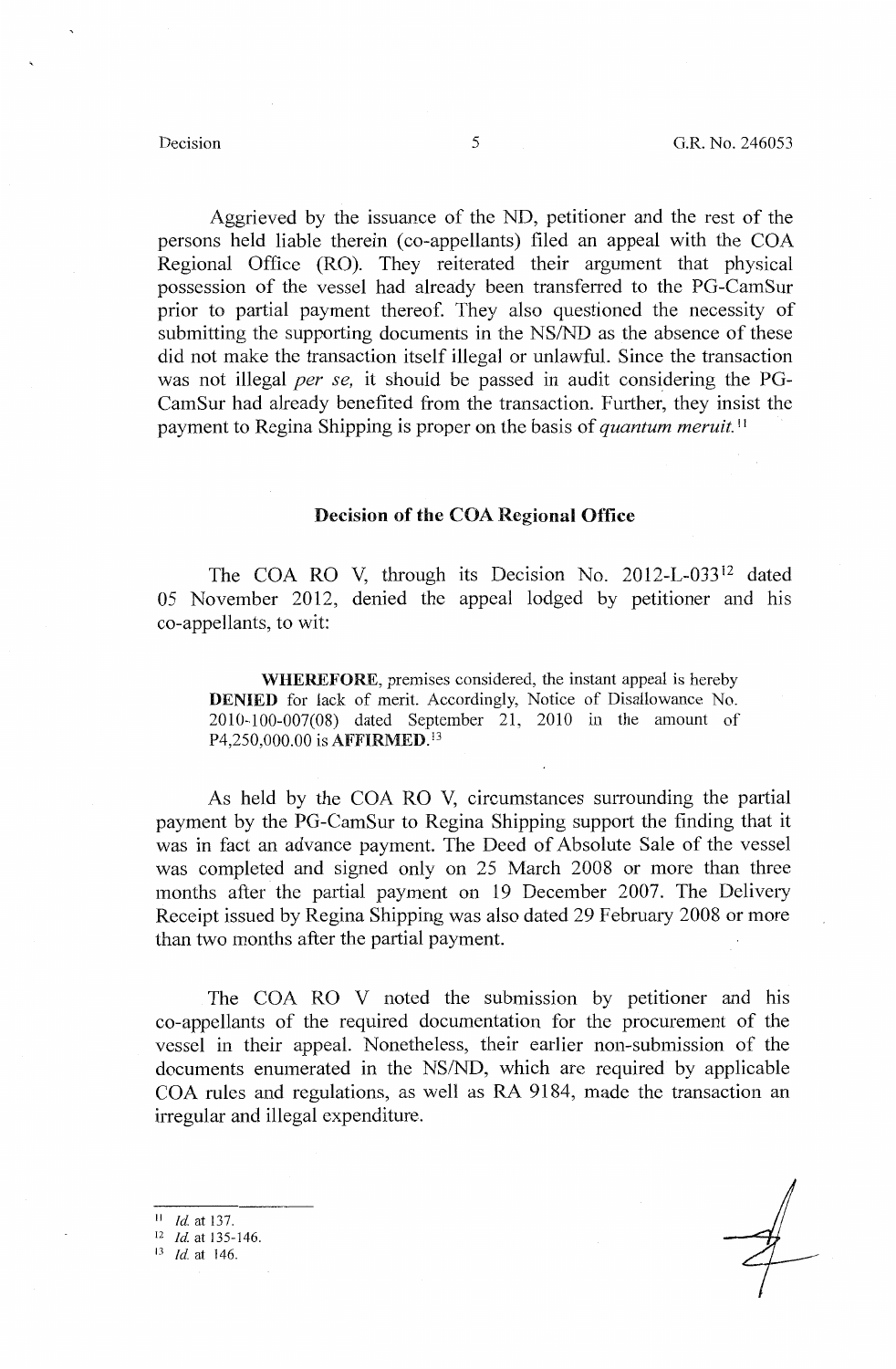Likewise, it was pointed out by the COA RO V that PG-CamSur adopted the alternative mode of direct contracting instead of competitive bidding as mandated by the procurement law. However, conditions surrounding the procurement of the shipping vessel failed to support the agency's use of direct contracting. Finally, petitioner cannot be absolved from liability under the doctrine in *Arias v. Sandiganbayan.* <sup>14</sup>

## **Decision of the COA Proper**

On 29 December 2015, the COA Proper, through Decision No. 2015- 481, dismissed the petition for review filed by petitioner and his coappellants for being filed out of time, *Viz.;* 

**WHEREFORE,** premises considered, the petition for review is hereby **DISMISSED** for being filed out of time. Accordingly, Commission on Audit Regional Office No. V Decision No. 2012-L-033 dated November 5, 2012 affirming the Notice of Disallowance No. 2010- 100-007 (2008) dated September 21, 2010 on the payment to Regina Shipping Lines, Inc. for the purchase of a second-hand shipping vessel in the amount of P4,250,000.00 is **FINAL AND EXECUTORY.** 

The Prosecution and Litigation Office, Legal Services Sector, is further directed to refer this case to the Office of the Ombudsman for the filing of appropriate charges against erring officials and employees of the Provincial Government of Camarines Sur, if warranted.<sup>15</sup> (Emphases Suppplied)

While the first motion for extension for 60 days filed by petitioner and his co-appellants was granted, the second motion for extension they filed was denied. Accordingly, the period to file their petition for review was set until 14 January 2013. However, the petition for review was filed through registered mail only on 11 February 2013 and was received by the COA Proper only on 27 February 2013. Hence, the COA Proper dismissed the petition for review for being filed out of time. As ruled by the COA Proper, petitions for extension are directed to the discretion of the court and favorable action cannot be taken for granted by the parties. Parties who rely on or anticipate a favorable action do so at their own risk. <sup>16</sup>

15 *Id.* at 62.

<sup>14</sup> *!d.* at 138-145; 259 Phil. 794 (1989).

<sup>16</sup> *Id.* at 60-62.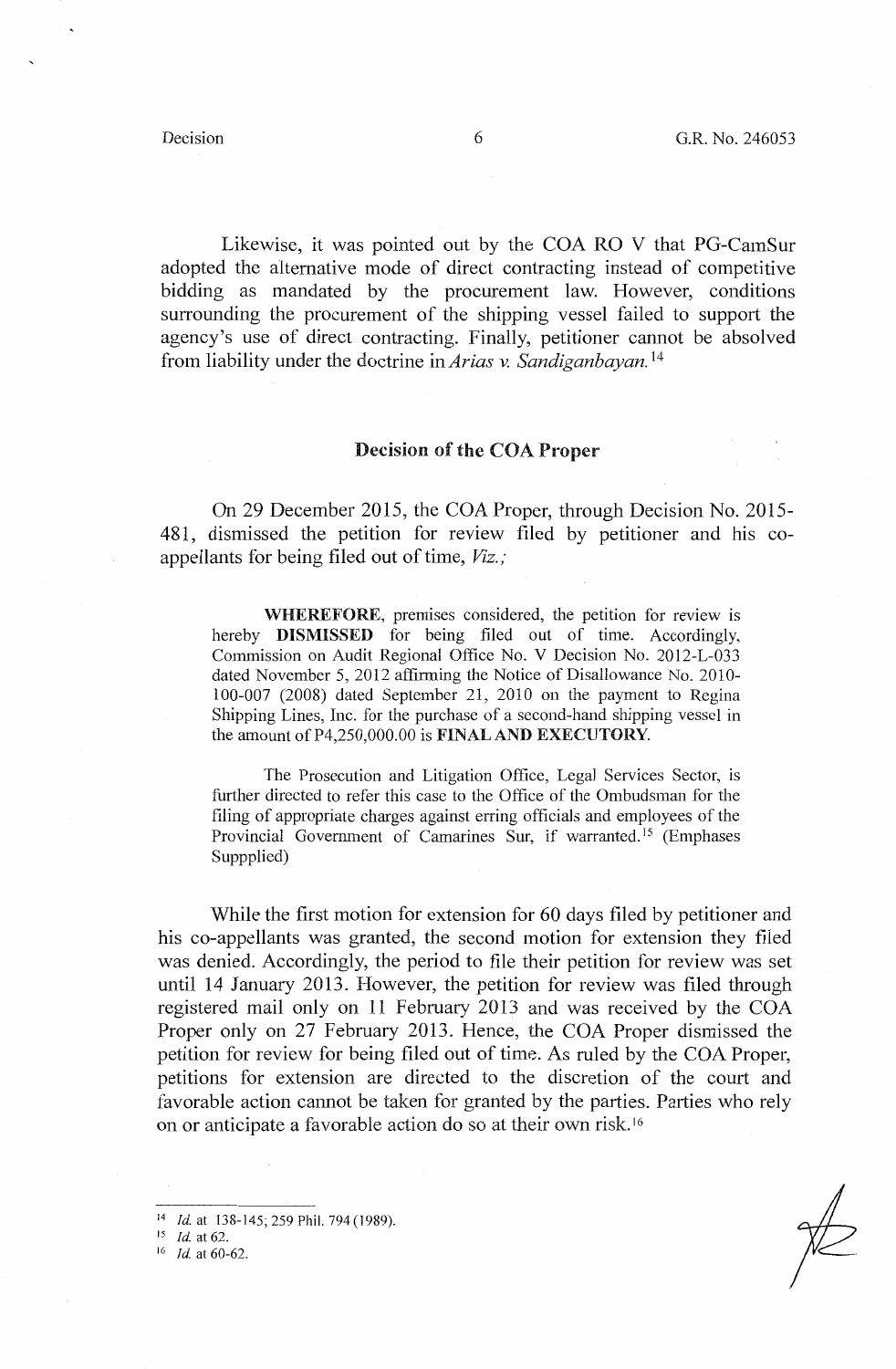The aggrieved parties filed a motion for reconsideration, which was denied for lack of merit through Resolution No. 2018-453 dated 21 December 2018.<sup>17</sup> The COA Proper maintained their stance that the petition for review filed by petitioner and his co-appellants was filed out of time. At any rate, even if the case is decided on the merits, the assailed ND would still be sustained. The procurement of MV Princess Elaine did not undergo public bidding as required by law. The use of direct contracting as an alternative mode of procurement had no legal basis. Even assuming that the procurement was made through limited source bidding as insisted by the movants, the procurement was still attended by irregularities. Accordingly, the COA Proper affirmed with finality its Decision No. 2015-481 dated 29 December 2015. <sup>18</sup>

### **Issues**

Petitioner raises the following issues in the present petition before the Court, thus:

### I

PUBLIC RESPONDENT COA GRAVELY ABUSED ITS DISCRETION, AMOUNTING TO LACK AND/OR EXCESS OF JURISDICTION WHEN IT SUMMARILY DISMISSED THE *PETITION FOR REVIEW*  CONSIDERING THAT, ON THE BASIS OF THE VERY SAME FACTS AND ISSUES RAISED IN THE CASE *A QUO,* PETITIONER VILLAFUERTE WAS ALREADY ABSOLVED OF ANY LIABILITY THERETO BY THE OMBUDSMAN IN THE *FIRST OMBUDSMAN COMPLAINT* AND THE *SECOND OMBUDSMAN COMPLAINT.*  HENCE, ADMINISTRATIVE *RES JUDJCATA* OUGHT TO GUIDE THE RESOLUTION OF THE CASE *A QUO.* 

II

PUBLIC RESPONDENT COA GRAVELY ABUSED ITS DISCRETION, AMOUNTING TO LACK AND/OR EXCESS OF JURISDICTION, WHEN IT PERFUNCTORILY DISMISSED THE *PETITION FOR REVIEW* DESPITE THE FACT THAT (1) THE SAME WAS TIMELY FILED WITHIN THE EXTENSION PRAYED FOR AND LONG BEFORE PUBLIC RESPONDENT COA COULD EVEN ACT ON THE FIRST MOTION FOR EXTENSION, WHICH IT GRANTED; (2) PUBLIC RESPONDENT COA ALREADY TOOK COGNIZANCE OF THE *PE11TION FOR REVIEW* AND ORDERED THE REGIONAL COA TO FILE AN ANSWER THERETO; AND (3) THE *ANSWER TO THE PE11TION FOR REVIEW* OF REGIONAL COA DID NOT EVEN

17 Supra note 2.

18 *Id.* at 60-63.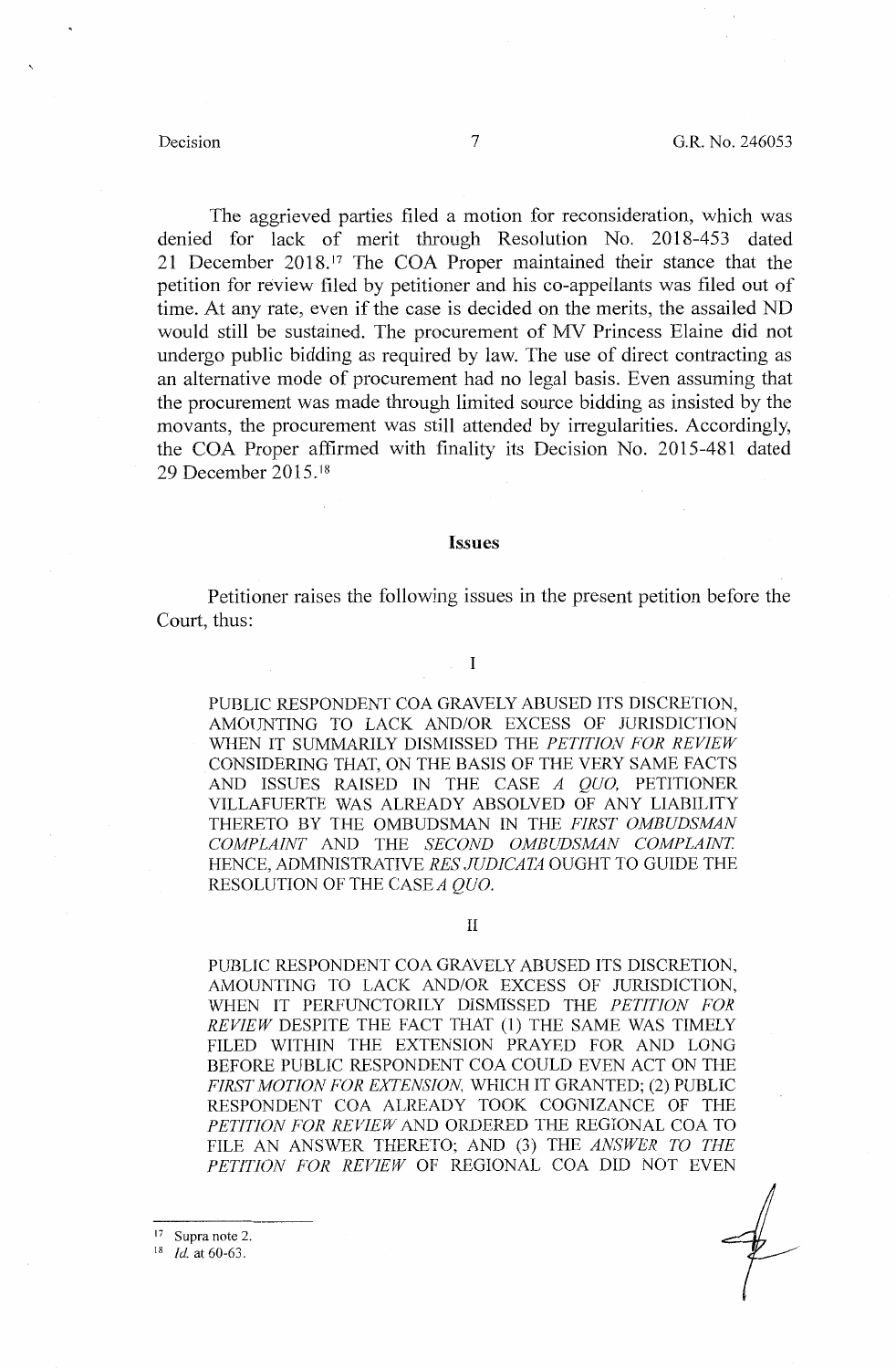### QUESTION THE TIMELINESS OF THE *PETITION FOR REVIEW*

### III

THE PROCEEDINGS BEFORE PUBLIC RESPONDENT COA OUGHT TO BE ANNULLED AND DECLARED VOID FOR VIOLATING PETITIONER VILLAFUERTE'S FUNDAMENTAL AND CONSTITUTIONAL RIGHT TO SPEEDY DISPOSITION OF CASES.

IV

PUBLIC RESPONDENT COA COMMITTED GRAVE ABUSE OF DISCRETION, AMOUNTING TO LACK AND/OR EXCESS OF JURISDICTION, WHEN IT FAILED TO CONSIDER THE EVIDENCE SUBMITTED BY THE PROVINCIAL GOVERNMENT AND MISAPPLIED THE LAW WHICH CLEARLY SHOW THAT OWNERSHIP OF MV PRINCESS ELAINE WAS TRANSFERRED TO THE PROVINCIAL GOVERNMENT PRIOR TO PAYMENT AND, NECESSARILY, THERE WAS NO ADVANCE PAYMENT.

#### V

PUBLIC RESPONDENT COA GRAVELY ABUSED ITS DISCRETION, AMOUNTING TO LACK AND/OR EXCESS OF JURISDICTION, WHEN IT HELD THAT PETITIONER VIOLATED RA 9184 WHEN IT MANIFESTLY DID NOT EVEN CONSIDER EXTENSIVELY THE SUBMISSIONS AND EVIDENCE ON RECORD AND MISAPPLIED THE LAW WHICH CLEARLY SUPPORT THAT THE PURCHASE MADE BY THE PROVINCIAL GOVERNMENT WAS A LIMITED SOURCE BIDDING.

## VI

PUBLIC RESPONDENT COA GRAVELY ABUSED ITS DISCRETION, AMOUNTING TO LACK AND/OR EXCESS OF JURISDICTION, WHEN IT HELD THAT PETITIONER VILLAFUERTE SHOULD BE HELD PERSONALLY LIABLE FOR THE *NOTICE OF DISALLOWANCE,* CONTRARY TO SETTLED JURISPRUDENCE THAT HEADS OF GOVERNMENT AGENCIES CANNOT BE HELD PERSONALLY LIABLE ON THE BASIS OF MERE APPROVAL OF GOVERNMENT DOCUMENTS PREPARED BY THEIR SUBORDINATES, BECAUSE SUCH HEADS OF GOVERNMENT AGENCIES HAVE A RIGHT TO REASONABLY RELY ON THEIR SUBORDINATES IN GOOD FAITH. <sup>19</sup>

In response to the above arguments, COA, through the Office of the Solicitor General (OSG), contended that the dismissal of the petition for review for having been filed out of time was correct. Petitioner cannot presume his second motion for extension would be granted. He was neither

19 *Id.* at 15-16.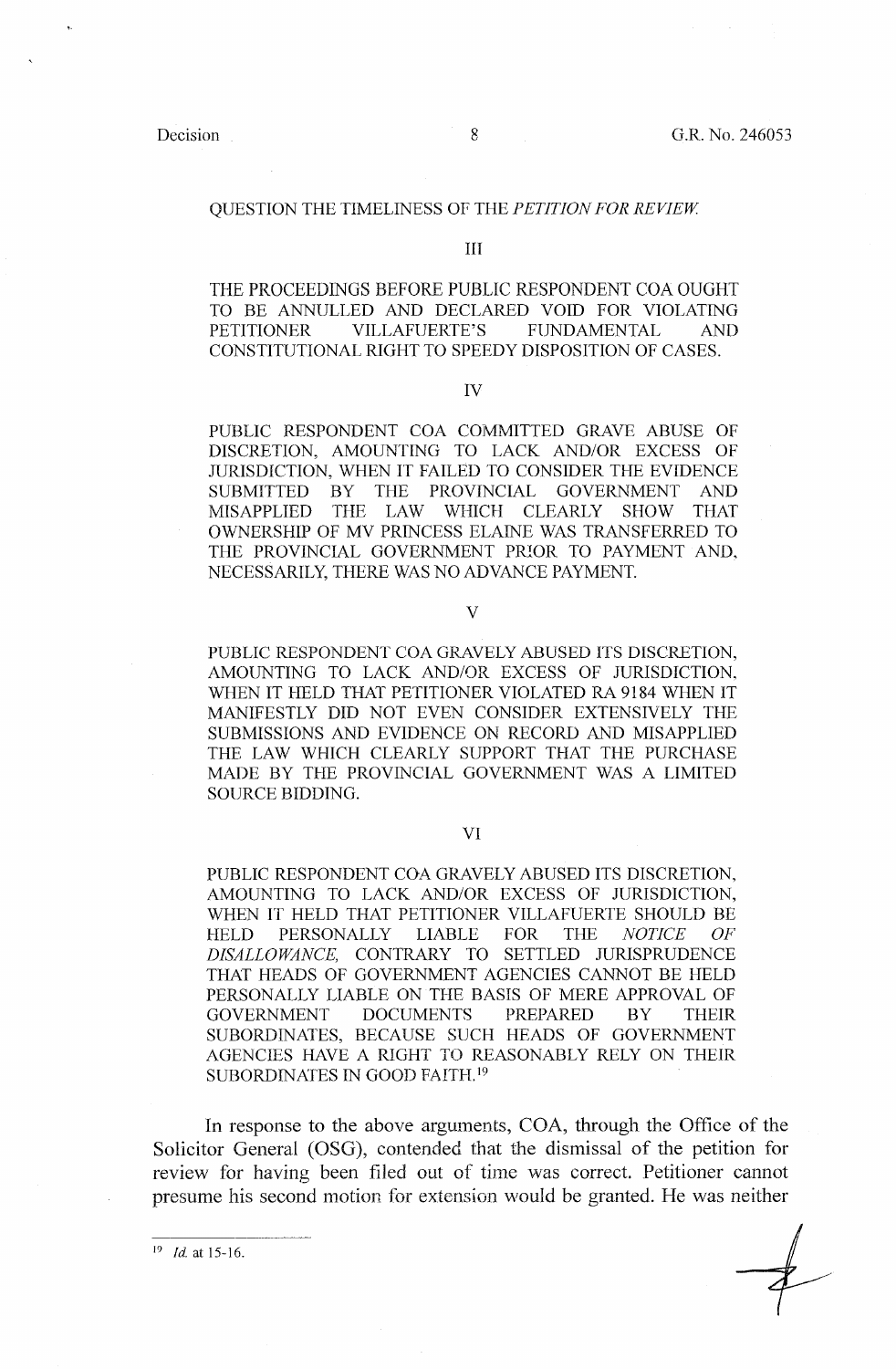denied due process nor his right to speedy disposition of cases violated. COA's challenged issuances were rendered in accord with law, jurisprudence and the evidence presented. All the documents supporting the transaction were dated after the partial payment was made, and the certifications allegedly proving the actual date of delivery were dated much later, after the issuance by the audit team of the AOM and NS.<sup>20</sup>

Further, the use of direct contracting for the procurement of the vessel has no legal basis. The dismissal of petitioner's cases before the Office of the Ombudsman (0MB) does not bar the COA from holding petitioner liable over the disallowed amount. The criminal and administrative cases before the said office are separate from the proceedings on the disallowance before the COA. There was also no violation of petitioner's right to speedy disposition of cases. The supposed delays taken by the COA in deciding the case were neither arbitrary nor whimsical on its part.<sup>21</sup>

### **Ruling of the Court**

The petition lacks merit. Notwithstanding, the Court will first discuss the procedural issues raised by petitioner.

*Dismissal of petitioner's cases before the 0MB* 

According to petitioner, the present case is the third time he has been vexed over the same allegations of facts and issues on the purchase of MV Princess Elaine. The OMB issued a Joint Resolution<sup>22</sup> dated 09 May 2011 finding no probable cause against petitioner for violation of Sections  $3(e)$ and (g) of RA 3019. The same Resolution also dismissed the administrative charges against him for said purchase. On 28 March 2018, the 0MB also rendered a Consolidated Resolution<sup>23</sup> dismissing criminal and administrative charges against petitioner over the alleged advance payment for MV Princess Elaine. The 0MB took note of Joint Resolution dated 09 May 2011 and ruled that it was bound by its earlier findings. Petitioner now insists the factual findings of the 0MB in the foregoing resolutions ought to govern the disposition of the very same facts at issue in the present case on the ground of administrative *res judicata.* 

- <sup>20</sup> *Id* at 572-580.<br><sup>21</sup> *Id.* at 581-588.
- 
- <sup>21</sup>*Id.* at 581-588. 22 *Id.* at 175-190. 23 *Id* at 535-552.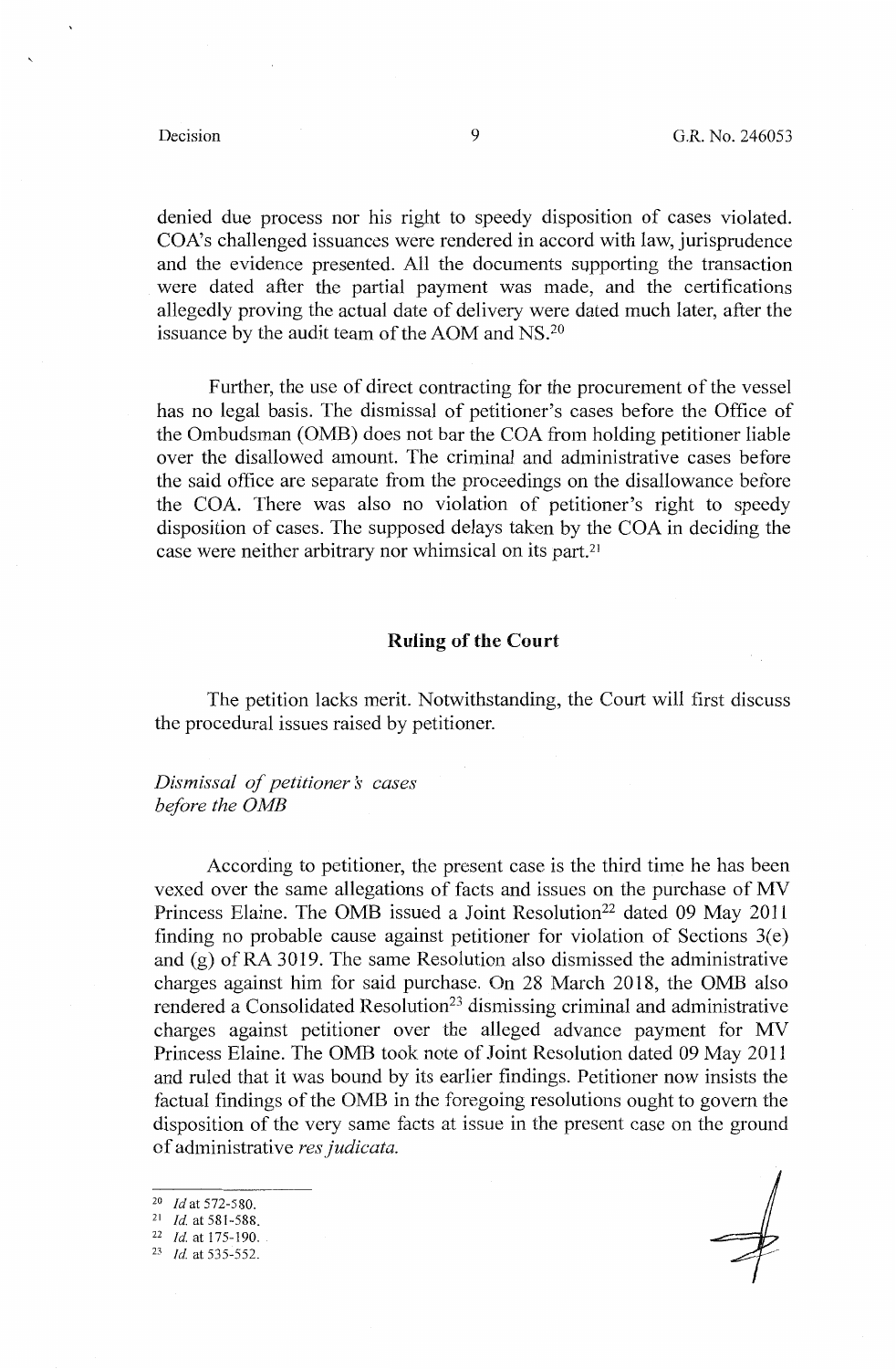.,

Petitioner's argument has no merit.

Well-settled is the rule that administrative, civil, or even criminal liability, as the case may be, may attach to persons responsible for unlawful expenditures, as a wrongful act or omission of a public officer.<sup>24</sup> According to this "threefold liability rule," a public officer may be held civilly liable to reimburse the injured party if his wrongful acts or omissions result in damages. If the law violated attaches a penal sanction, the erring officer may also be punished criminally. Lastly, such violation may also lead to administrative sanctions if disciplinary measures are warranted based on evaluation of the conduct of the public official. Actions resulting from each of these liabilities may proceed independently of one another, as in fact, the quantum of evidence required in each case is different. <sup>25</sup>

Thus, there is no merit in petitioner's contention that the present case should be dismissed following his release of liability from the cases filed before the 0MB covering the same factual milieu.

*Petitioners right to speedy disposition of cases* 

Section 16, Article III of the 1987 Constitution guarantees that all persons shall have the right to a speedy disposition of their cases before all judicial, quasi-judicial and administrative bodies.26 "The right requires that proceedings should be conducted according to fixed rules, free from vexatious, capricious, and oppressive delays. The right is violated when unjustified postponements of the proceedings are sought and obtained, or when a long period of time is allowed without justifiable cause or motive to elapse without the parties having their case tried. "27 Said constitutional right extends not only to an accused in criminal proceedings but also to all parties in all cases pending before judicial, quasi-judicial and administrative bodies. In short, any party to a case can demand expeditious action from all officials who are tasked with the administration of justice.<sup>28</sup>

<sup>&</sup>lt;sup>24</sup> *Madera v. Commission on Audit*, G.R. No. 244128, 08 September 2020.<br><sup>25</sup> *Ramiscal v. Commission on Audit*, 819 Phil. 597, 610-611 (2017).

<sup>&</sup>lt;sup>26</sup> Section 16. All persons shall have the right to a speedy disposition of their cases before all judicial, quasi-judicial, or administrative bodies.

<sup>&</sup>lt;sup>27</sup> Development Bank of the Philippines *v. Commission on Audit*, 808 Phil. 1001, 1015-1016 (2017).<br><sup>28</sup> De Castro *v. Commission on Audit*, G.R. No. 228595, 22 September 2020.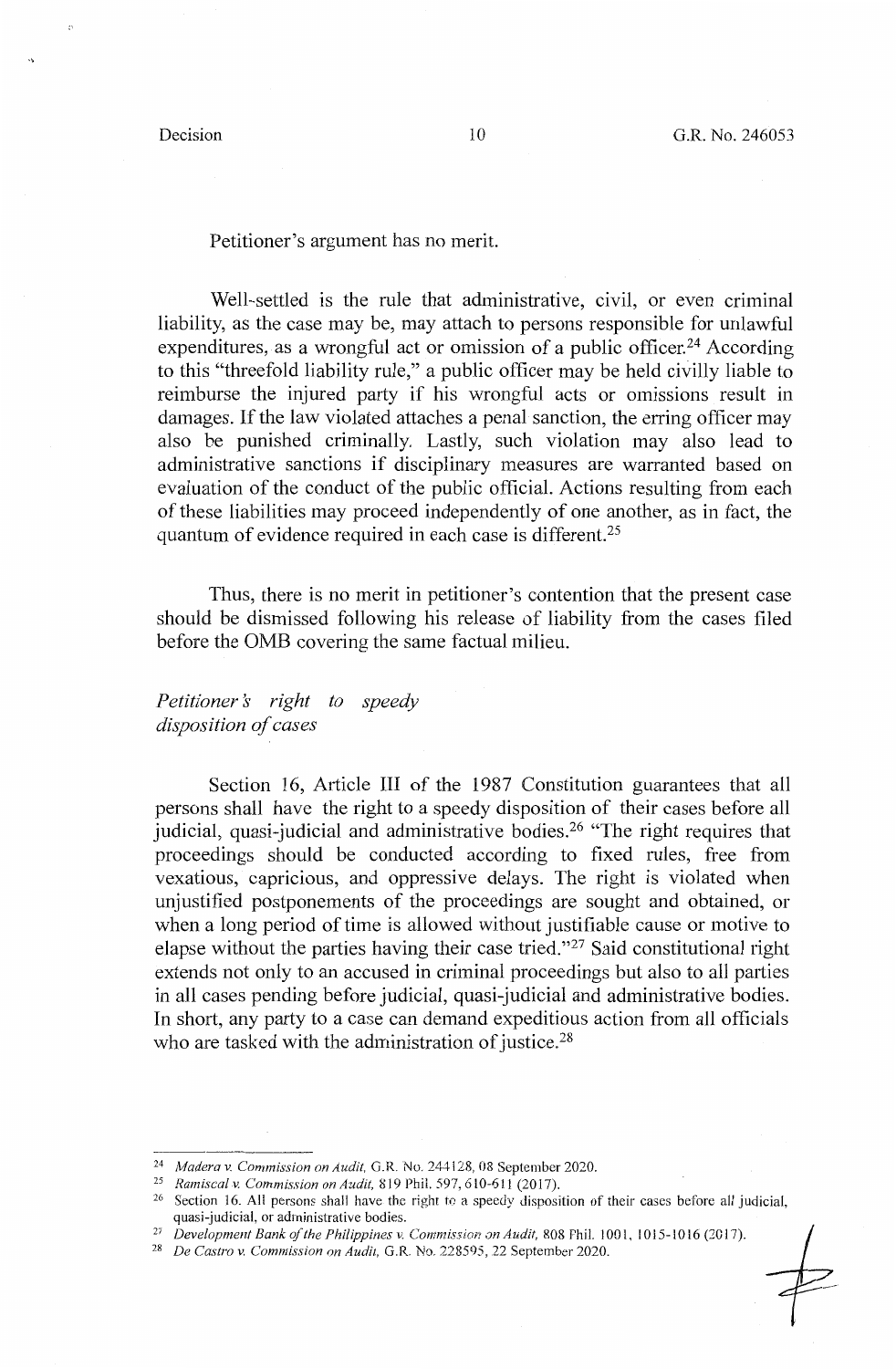Yet, as correctly pointed out by COA, there was no showing by petitioner that the supposed delay in the resolution of this case is vexatious, capricious, and oppressive. Other than petitioner's bare assertion of COA taking almost three years to issue the assailed Decision No. 2015-481 and two years to issue the Resolution No. 2018-453, there was no other proof of said violation of his constitutional right as a mere mathematical reckoning of the time involved would not be sufficient. 29

# *Timeliness of the appeal before the COA Proper*

The Revised Rules of Procedure of the Commission on Audit<sup>30</sup> provides the period for appeals before the COA, hence:

#### RULEY

### Appeal from Auditor to Director

**xxxx** 

SECTION 2. *How Appeal Taken*. — An appeal from an order, decision or ruling by the Auditor may be taken to the Director **within six (6) months after notification** to the party of the report, notice of disallowance and charges, Certificate of Settlement and Balances, order or decision complained of, by filing with the Auditor a Notice of Appeal.

xxxx

## RULE VJ

## Appeal from Director to Commission Proper

#### **xxxx**

SECTION 3. *Period of Appeal.* — The appeal shall be taken within the **time remaining of the six (6) months period under Section 2, Rule V,**  taking into account the suspension of the running thereof under Section 9 of the same Rule. (Emphases supplied)

As correctly pointed out by the COA Proper, petitioner and his co-appellants failed to appeal within the reglementary period as can be seen in the following timeline:

<sup>29</sup> *Id.* 

<sup>&</sup>lt;sup>30</sup> 1997 Revised Rules of Procedure of the Commission on Audit, 23 January 1997.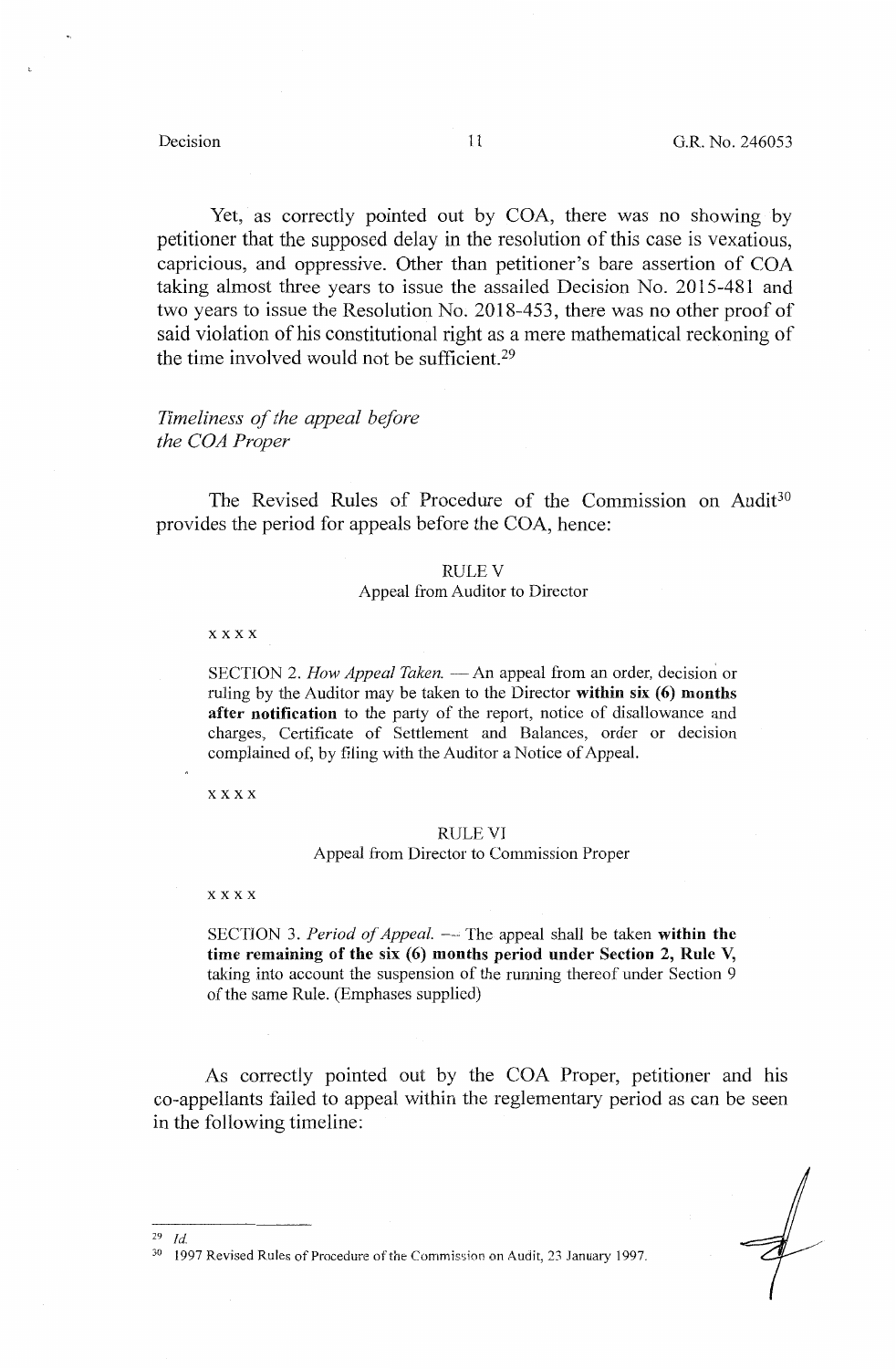| Date of receipt of ND No. 2010-100-007           | September 27, 2010             |  |
|--------------------------------------------------|--------------------------------|--|
| (2008)                                           |                                |  |
| Date the appeal was filed before the Regional    | March 25, 2011                 |  |
| Director, COA RO No. V                           |                                |  |
| Number of days elapsed                           | $178$ days                     |  |
| Date of receipt of COA RO No. V Decision No.     | November 13, 2012              |  |
| 2012-L-033                                       |                                |  |
| Date of original deadline to file a Petition for | November 15, 2012              |  |
| Review                                           |                                |  |
| Date of filing of Motion for a 60 days (sic)     | November 14, 2012              |  |
| Extension                                        |                                |  |
| Date of new deadline for filing a Petition for   | January 14, 2013 <sup>31</sup> |  |
| Review                                           |                                |  |

Petitioner and his co-appellants filed their petition for review before the COA Proper on 11 February 2013, which was after the new deadline for filing the petition. While such filing is argued to have been within the extended period prayed for in the second motion for extension, they should not have expected for an automatic grant of the extension.

Generally, the perfection of an appeal in the manner and within the period permitted by law is not only mandatory but also jurisdictional. The failure to perfect the appeal renders the assailed judgment final and executory. This is in alignment with the doctrine of finality of judgment or immutability of judgment under which a decision that has acquired finality becomes immutable and unalterable, and may no longer be modified in any respect, even if the modification is meant to correct erroneous conclusions of fact and law, and whether it be made by the court that rendered it or by the Highest Court of the land. Any act which violates this principle must immediately be struck down.<sup>32</sup>

While there are some instances allowing for the relaxation of procedural rules, such as: (a) matters of life, liberty, honor or property,  $(b)$ the existence of special or compelling circumstances, (c) the merits of the case, (d) a cause not entirely attributable to the fault or negligence of the party favored by the suspension of the rules, (e) a lack of any showing that the review sought is merely frivolous and dilatory, and (f) the other party will not be unjustly prejudiced thereby,<sup>33</sup> none of these recognized exceptions arc present in this case. Indeed, procedural rules, specifically

<sup>31</sup> Rollo, p. 66.<br><sup>32</sup> Philippine Health Insurance Corp. v. Commission on Audit, G.R. No. 222710, 10 September 2019.<br><sup>33</sup> De Castro v. Commission on Audit, Supra note 24; The Law Firm of Laguesma Magsalin Consulta and *Gastardo v. Commission on Audit,* 750 Phi!. 258, 274-275 (2015).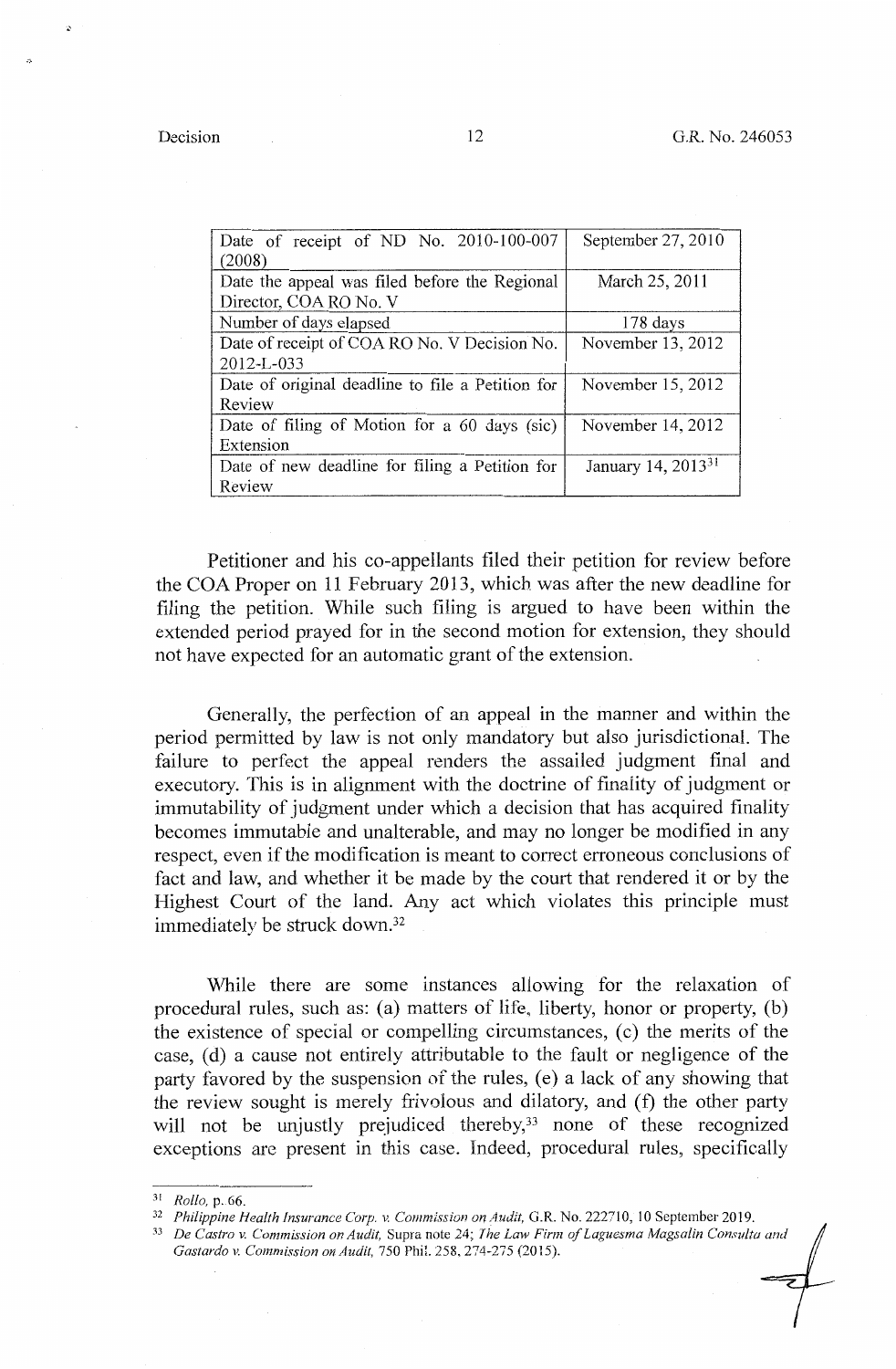·'

those prescribing time within which appeals may be taken have been often decreed as absolutely indispensable to prevent delay and to assist in the speedy and orderly administration of justice. Rules are promulgated for the benefit of all, and the Court is duty-bound to follow them and observe the noble purpose for their issuance.34

At any rate, even if the Court brushes aside the procedural rules surrounding the perfection of its appeal, the case of petitioner will still fail.

*Propriety of issuing the assailed ND covering the partial payment of the vessel* 

Petitioner insists on the nullity of ND No. 2010-100-007(08) dated 21 September 2010 disallowing the partial payment amounting to Php4,250,000.00 since the PG-CamSur did not make an advance payment on the vessel and properly resorted to limited source bidding. However, even if We are to concede that the partial payment made by the PG-CamSur to Regina Shipping was not an advance payment, considering that the documents evidencing the sale and receipt by the PG-CamSur of the vessel reflect the actual delivery date of the vessel to be on 20 September  $2007$ ,<sup>35</sup> the ND must still be upheld.

Petitioner failed to show the proper requisites for the use of an alternative mode of procurement. The procurement of services and goods are generally carried out through public bidding, which is a method of government procurement governed by the principles of transparency, competitiveness, simplicity, and accountability. Its aim is to protect public interest by giving the public the best possible advantages through open competition. It also seeks to avoid or preclude suspicion of favoritism and anomalies in the execution of public contracts. <sup>36</sup>

There are, however, alternative modes of procurement under RA 9184,<sup>37</sup> which are allowed under exceptional cases and under set of conditions in Article XVI thereof, to wit:

<sup>&</sup>lt;sup>34</sup> Philippine Health Insurance Corp. v. Commission on Audit, G.R. No. 235832, 03 November 2020.<br><sup>35</sup> Rollo, pp. 99, 118, and 205.<br><sup>36</sup> Subic Bay Metropolitan Authority v. Commission on Audit, G.R. No. 230566, 22 January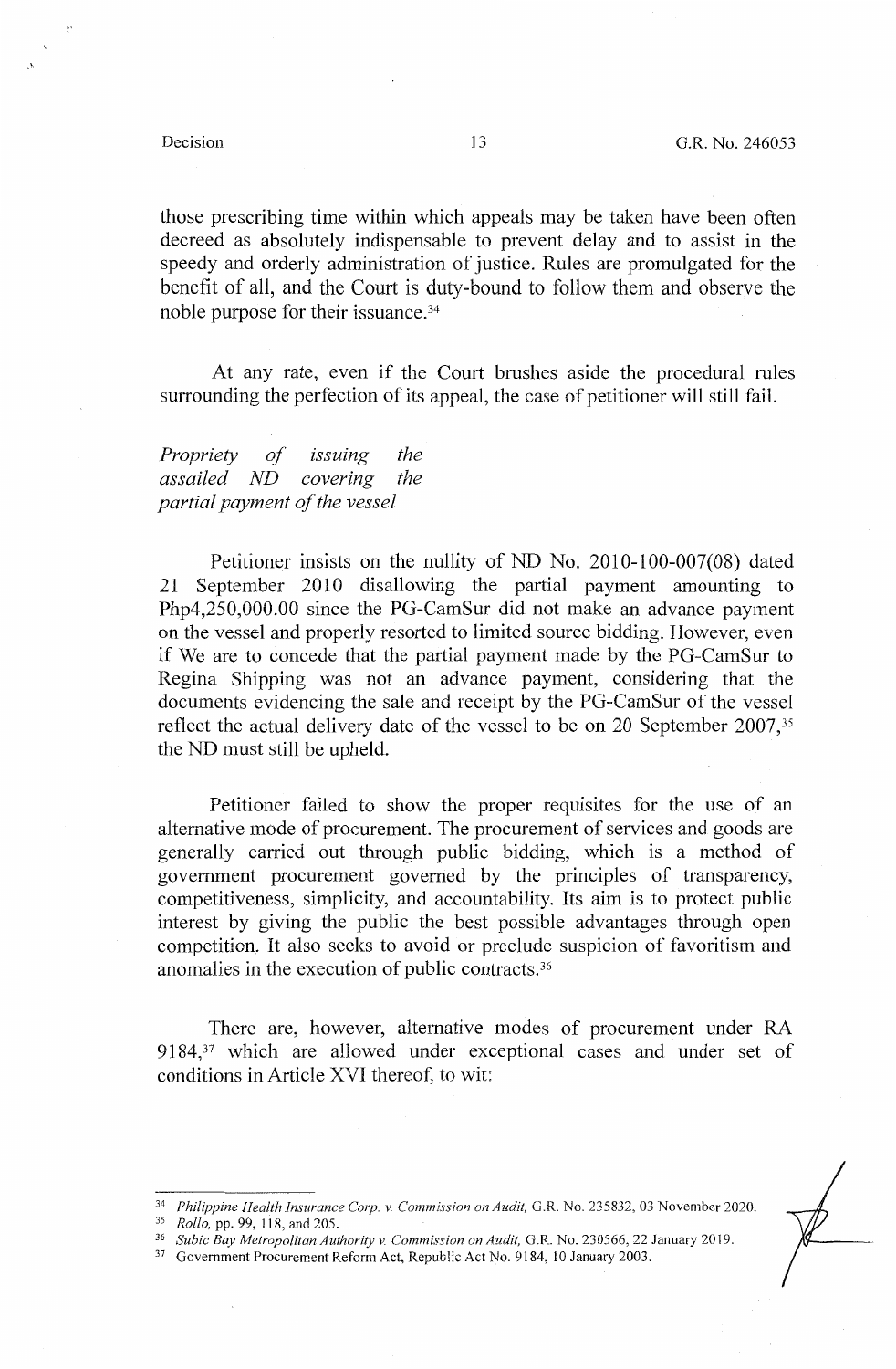.•

## ARTICLE XVI Alternative Methods of Procurement

SECTION 48. *Alternative Methods.* — Subject to the prior approval of the Head of the Procuring Entity or his duly authorized representative, and whenever justified by the conditions provided in this Act, the Procuring Entity may, in order to promote economy and efficiency, resort to any of the following alternative methods of Procurement:

(a) *Limited Source Bidding,* otherwise known as Selective Bidding --- a method of Procurement that involves direct invitation to bid by the Procuring Entity from a set of pre-selected suppliers or consultants with known experience and proven capability relative to the requirements of a particular contract;

(b) *Direct Contracting,* otherwise known as Single Source Procurement  $-$  a method of Procurement that does not require elaborate Bidding Documents because the supplier is simply asked to submit a price quotation or a pro-forma invoice together with the conditions of sale, which offer may be accepted immediately or after some negotiations;

*(* c) *Repeat Order* -- a method of Procurement that involves a direct Procurement of Goods from the previous winning bidder, whenever there is a need to replenish Goods procured under a contract previously awarded through Competitive Bidding;

(d) *Shopping* — a method of Procurement whereby the Procuring Entity simply requests for the submission of price quotations for readily available off-the-shelf Goods or ordinary/regular equipment to be procured directly from suppliers of known qualification; or

(e) *Negotiated Procurement* - a method of Procurement that may be resorted under the extraordinary circumstances provided for in Section 53 of this Act and other instances that shall be specified in the IRR, whereby the Procuring Entity directly negotiates a contract with a technically, legally and financially capable supplier, contractor or consultant.

In all instances, the Procuring Entity shall ensure that the most advantageous price for the government is obtained.38

Contrary to petitioner's claim of resorting to the use of limited source bidding, the PG-CamSur actually resorted to direct contracting as an alternative mode of procurement as evidenced by the Provincial BAC's

3& *Id.*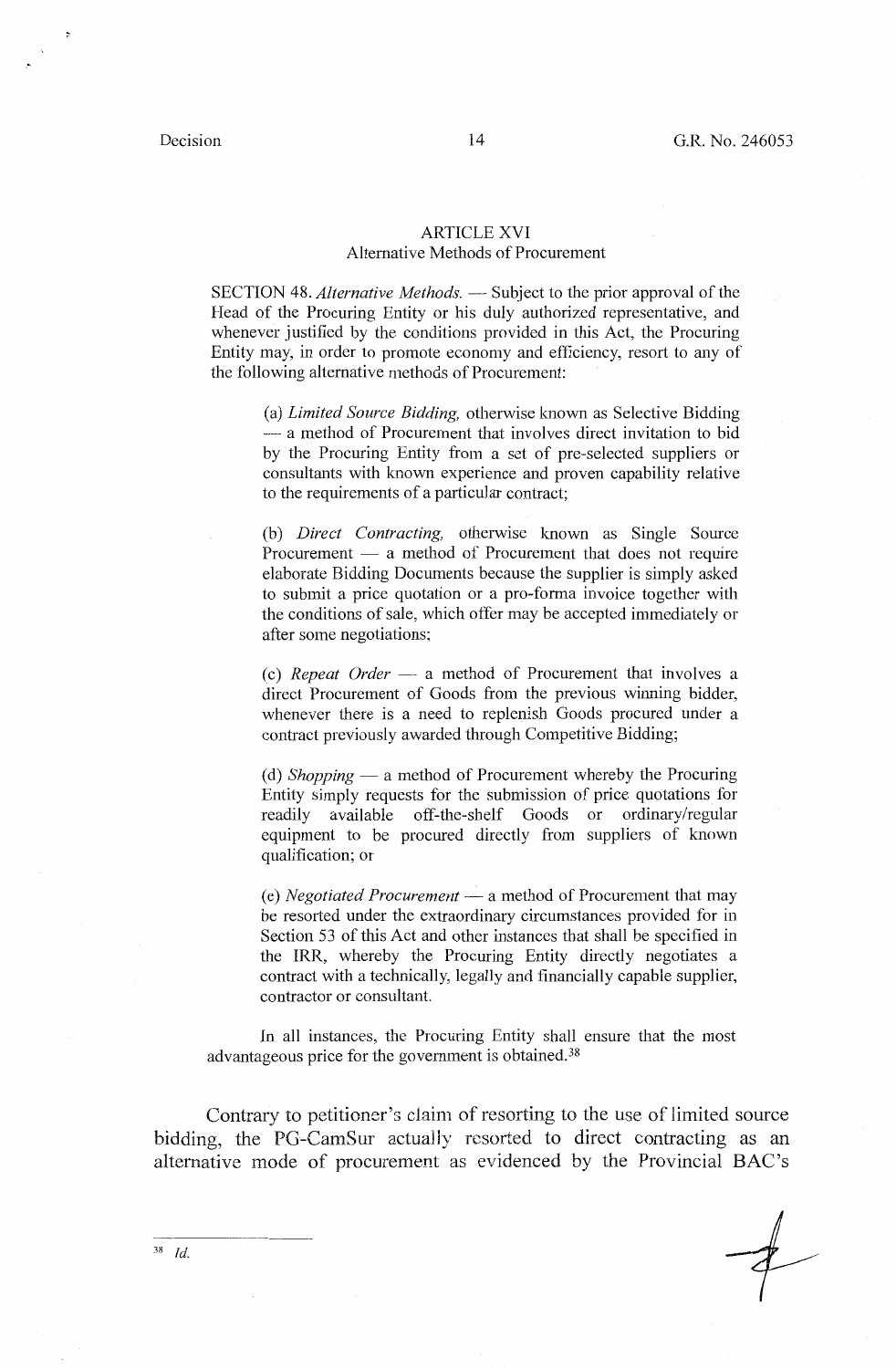Resolution No. 329, Series of 200739 entitled "RESOLUTION ADOPTING DIRECT CONTRACTING AS THE ALTERNATIVE MODE OF PROCUREMENT FOR THE PROCUREMENT OF ONE (1) VESSEL FROM REGINA SHIPPING LINES, INC. IN THE AMOUNT OF EIGHT MILLION FIVE HUNDRED PESOS (PS,500,000.00)."

The claim of using limited source bidding is also betrayed by the lack of evidence showing a list of suppliers "maintained by the relevant Government authority that has expertise in the type of procurement concerned, which list should have been submitted to, and maintained updated with, the [Government Procurement Policy Board]" as required by the rules.<sup>40</sup> There was also no enumeration of any kind of pre-selected bidders to which an invitation to bid were supposedly sent.<sup>41</sup> Rather, the evidence submitted by the parties only points to one supplier, which is Regina Shipping. Moreover, some of petitioner's co-appellants, namely Leticia D. Aliorde, Jaime M. Letada, Jr., and PGSO Prila, admitted to the use of direct contracting. <sup>42</sup>

Under Section 50 of RA 9184, direct contracting may only be resorted to in any of the following conditions:

(a) Procurement of Goods of proprietary nature, which can be obtained only from the proprietary source, *i.e.* when patents, trade secrets and copyrights prohibit others from manufacturing the same item;

(b) When the Procurement of critical components from a specific manufacturer, supplier or distributor is a condition precedent to hold a contractor to guarantee its project performance, in accordance with the provisions of his contract; or,

( c) Those sold by an exclusive dealer or manufacturer, which does not have sub-dealers selling at lower prices and for which no suitable substitute can be obtained at more advantageous terms to the government.

None of the above requisites are extant in this case. The ship or vessel procured is not of a proprietary nature obtained only from a proprietary source. There are no patents, trade secrets or copyright prohibiting other suppliers of a ship. Procuring the vessel from Regina Shipping is also not a condition precedent to hold any contractor to guarantee project performance. Lastly, Regina Shipping is not an exclusive dealer or manufacturer not

<sup>&</sup>lt;sup>39</sup> *Rollo, pp. 104-105.*<br><sup>40</sup> Section 49, Implementing Rules and Regulations (IRR) Part A, hereinafter called "IRR-A." IRR of RA 9184, 23 September 2003.

 $41$  Id.

<sup>42</sup>*Rollo,* p. 67.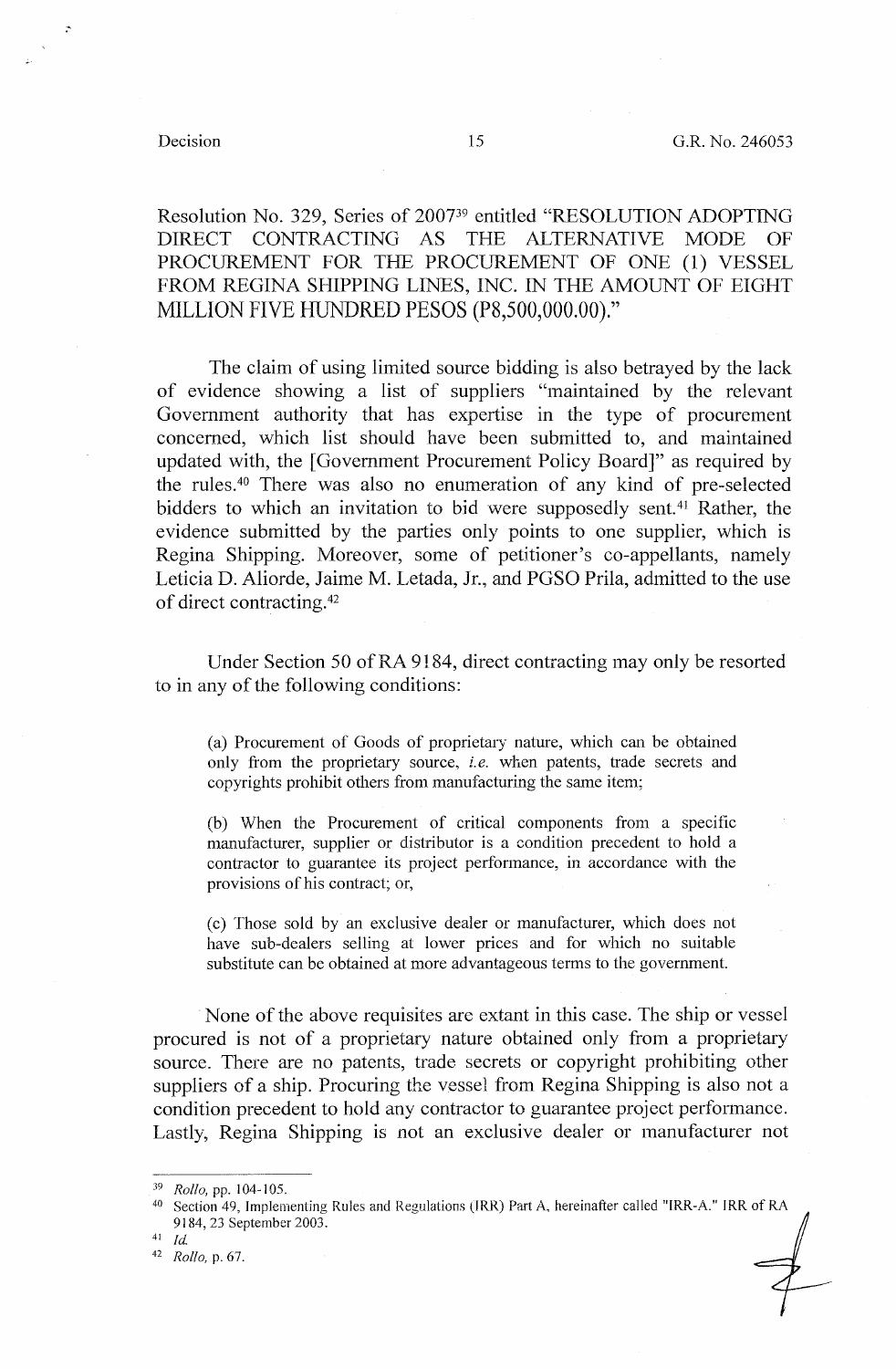;:

having sub-dealers selling at lower prices and for which no suitable substitute can be obtained at more advantageous terms to the government. Hence, the COA did not act with grave abuse of discretion in sustaining ND No. 2010-100-007(08) dated 21 September 2010 disallowing the partial payment amounting to Php4,250,000.00 as the resort to the alternative mode of direct contracting was unjustified.

# *Petitioner remains liable for the disallowed amount*

The Court, in the recent case of *Tbrreta v. Commission on Audit,* <sup>43</sup> formulated the guidelines for the return of disallowed amounts in cases involving disallowance in government contracts, to wit:

- 1. If a Notice of Disallowance is set aside by the Court, no return shall be required from any of the persons held liable therein.
- 2. If a Notice of Disallowance is upheld, the rules on return are as follows:
	- a. Approving and certifying officers who acted in good faith, in the regular performance of official functions, and with the diligence of a good father of the family are not civilly liable to return consistent with Section 38 of the Administrative Code of 1987.
	- b. Pursuant to Section 43 of the Administrative Code of 1987, approving and certifying officers who are clearly shown to have acted with bad faith, malice, or gross negligence, are solidarily liable together with the recipients for the return of the disallowed amount.
	- c. The civil liability for the disallowed amount may be reduced by the amounts due to the recipient based on the application of the principle of *quantum meruit* on a case-to-case basis.
	- d. These rules are without prejudice to the application of the inore specific provisions of law, COA rules and regulations, and accounting principles depending on the nature of the government contract involved.<sup>44</sup>

The above guidelines were a recalibration of the rules of return in *Madera v. Commission on Audit45* after taking into consideration the

<sup>43</sup> G.R. No. 242925, 10 November 2020.

<sup>44</sup> Id.

<sup>45</sup> Supra note 20.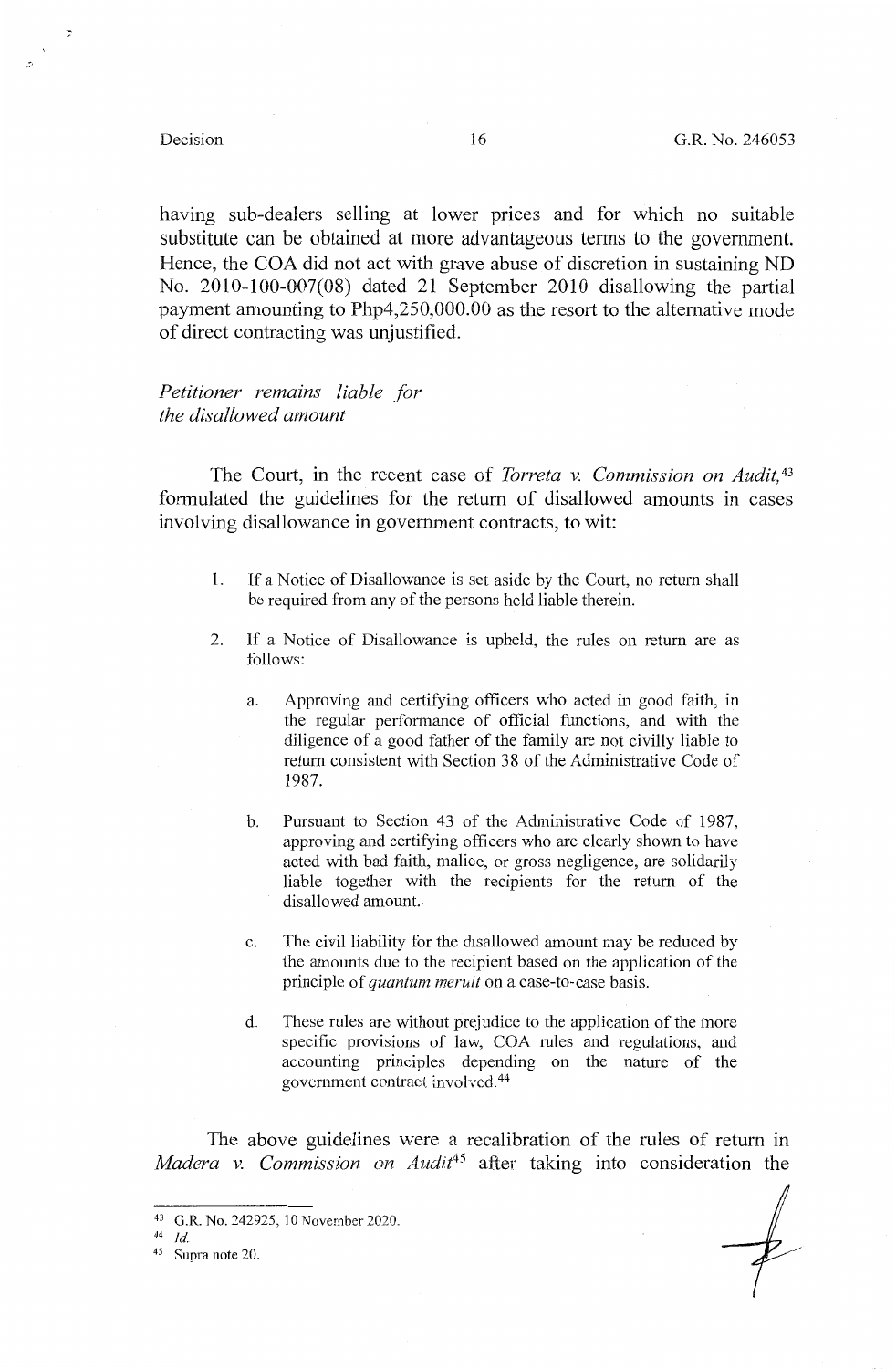peculiarity of cases involving government procurement contracts for goods or services.

Based on the current jurisprudence, petitioner's solidary liability for the disallowed amount should be sustained. Records clearly show that petitioner's actuations were grossly negligent amounting to bad faith when he approved the transaction despite noncompliance with procurement laws and the glaring deficiencies in the requirements needed to process the transaction. Gross inexcusable negligence has been defined as negligence characterized by the want of even slight care, acting or omitting to act in a situation where there is a duty to act, not inadvertently, but willfully and intentionally with a conscious indifference to consequences insofar as other persons may be affected. 46 It may become evident through the noncompliance of an approving or authorizing officer of clear and straightforward requirements of laws or rules, which because of their clarity and straightforwardness, only call for one reasonable explanation.<sup>47</sup>

No badge of good faith can also be appreciated in petitioner's favor despite his claim of application of the doctrine in *Arias v. Sandiganbayan48*  considering the blatant disregard of procurement laws and rules he himself invoked. The flagrant deficiencies in the requirements and the patent disregard of the general rule for competitive bidding constitutes extraordinary circumstances that should have prompted him to look more closely at the legal and documentary requirements for the transaction. Instead, petitioner readily approved the transaction without so much as an inquiry on the use of an alternative mode of procurement and without demanding for the completeness of the documentary requirements. The sheer number of missing supporting documents should have alerted petitioner to require further verification from his subordinates.

Verily, the Court, in *Technical Education and Skills Development Authority v. Commission on Audit,* 49 considered the Director-General:s blatant violation of clear provisions of the Constitution, the 2004-2007 General Appropriations Act and COA circulars equivalent to gross negligence amounting to bad faith. Indeed, local government officials are accountable for the proper monitoring and maintenance of the financial affairs of their Local Government Unit and knowledge of basic procurement

<sup>46</sup>*Constantino v. Sandiganbayan,* 559 Phil. 622, 638 (2007). 47 *Madera v. Commission on Audit,* Supra note 20; Separate Concurring Opinion of Senior Associate Justice Perlas-Bernabe, p. 7. 48 Supra note 11.

<sup>49 729</sup> Phil. 60 (2014); G.R. No. 204869, I! March :2014 [Per J. Carpio].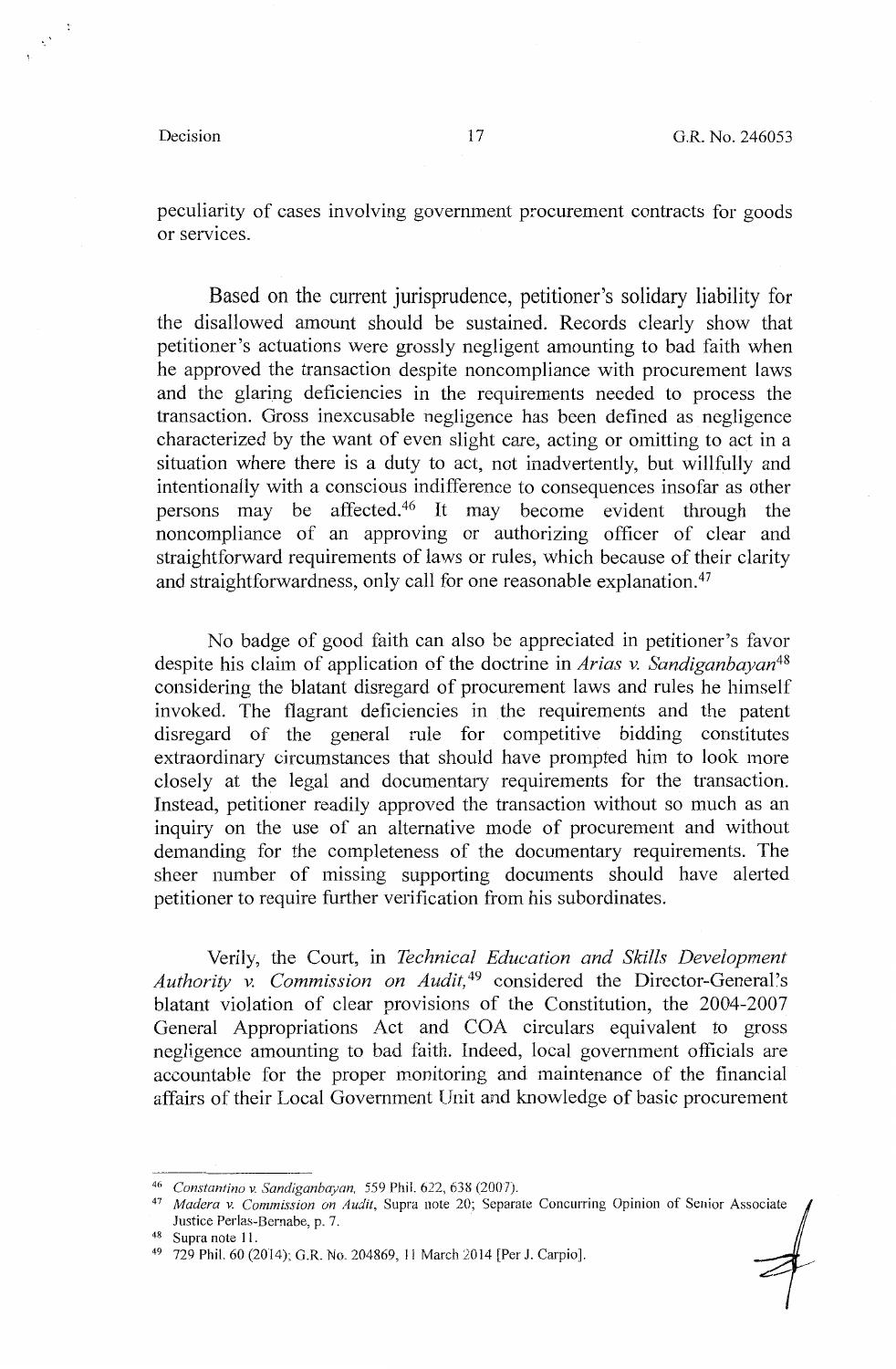laws and the requirements for a valid transaction forms part of their shared fiscal responsibility, hence:

Section 305. *Fundamental Principles*. — The financial affairs, transactions, and operations of local government units shall be governed by the following fundamental principles:

**xxxx** 

( 1) Fiscal responsibility shall be shared by all those exercising authority over the financial affairs, transactions, and operations of the local government units.  $x \times x^{50}$ 

Undoubtedly, there is a clear showing of gross negligence on the part of petitioner for his failure to exercise the slightest care and with a conscious indifference in the discharge of his duties coupled with the lack of any badge of good faith available to his case. Hence, his solidary liability for the disallowed amount should remain.

The principle of *quantum meruit* cannot likewise apply in this case to reduce the liability of petitioner and his co-appellants. The COA Proper already made a definite finding on the lack of factual basis for its application, to wit:

However, as correctly pointed out by the appellees, the projects involved in *Vigilar* and in the related cases cited therein were tangible infrastructure projects, wherein the contractors' accomplishments, as well as the benefits derived by the public, were verified and proven, and which served as basis for allowing payment by *quantum meruit.* On the contrary, no convincing proof was adduced by the herein appellants that PG-CamSur and the general public actually benefited from the purchase of the shipping vessel. As previously discussed, the certifications submitted by the appellants as proof of the actual physical possession and use of the shipping vessel were tainted with ambiguity and irrelevance, failing to provide even an iota of proof that the shipping vessel was actually used by the provincial government and/or the French Survivor Team. Defeating all the more the appellants' contention that non-payment to [Regina Shipping] would amount to unjust enrichment on the part of the government was the appellees categorical statement in their Answer to the Supplemental Appeal Memorandum that on September 27, 2010, on a visit to Sangay, Camarines Sur where the shipping vessel was docked, it was discovered that the shipping vessel was already out of order.<sup>51</sup>

<sup>50</sup>*Silang* v. *Commission on Audit,* 769 Phil. 327, 349 (2015).

51 *Rollo,* p. 143.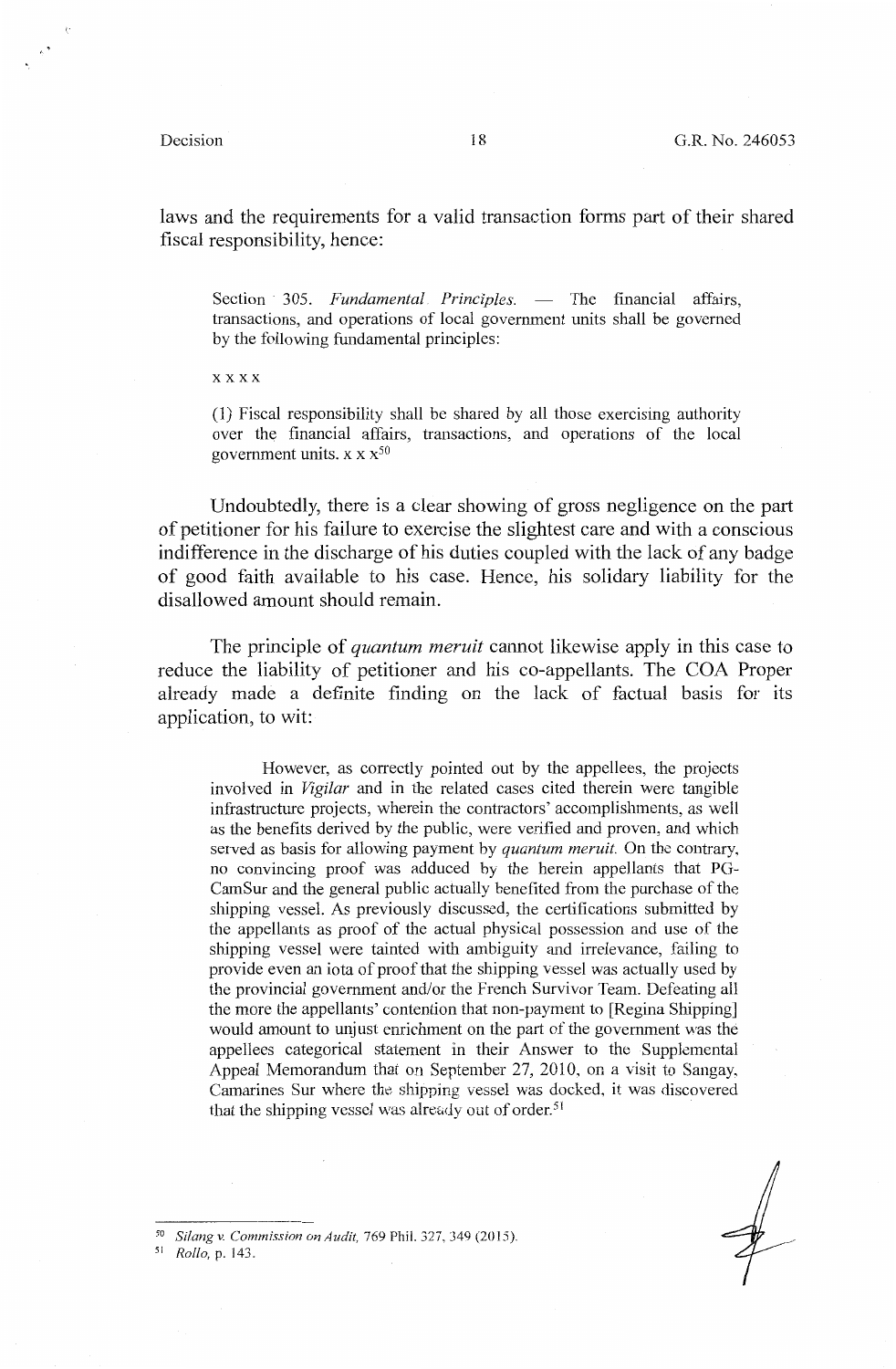In *Lazaro v. Commission on Audit*,<sup>52</sup> the Court held that when asserting limited or absence of liability based on the principles of *quantum meruit* and good faith, petitioners, in good diligence, must clearly allege and support the factual basis for their claims. It is not the Court's burden to construe incomplete submissions and vague narrations of petitioners to determine if their assertions have merit.<sup>53</sup>

In the case at bar, there was no sufficient proof adduced to show how the purchase of MV Princess Elaine actually redounded to the benefit of the PG-CamSur allowing for the application of the principle of *quantum meruit*  to reduce the liability of the persons named in the assailed ND. The COA's factual findings on said issue are generally accorded utmost respect by reason of their special knowledge and expertise over matters falling under their jurisdiction. 54 Besides, petitioner did not anymore raise the issue of the application of *quantum meruit* in his petition before the Court. Coupled with the finality of the Decision No. 2012-L-033 dated 05 November 2012 rendered by the COA RO V for failure of petitioner and his co-appellants to timely file an appeal, as well as the finding of gross negligence on the part of petitioner, the Court sees no reason to reverse or modify the assailed Decision and Resolution without disregarding the doctrine of immutability of judgment.

**WHEREFORE,** the Petition is hereby **DISMISSED.** The Decision No. 2015-481 dated 29 December 2015 and the Resolution (Decision No. 2018-453) dated 21 December 2018 issued by respondent Commission on Audit affirming Notice of Disallowance (ND) No. 2010-100-007(08) dated 21 September 2010 is **AFFIRMED.** 

### **SO ORDERED.**

EDA

 $52$  G.R. Nos. 213323 & 213324, 22 January 2019.

 $id$ 

<sup>54</sup>*Theo-Pam Trading Corp.* v. *Bureau o\_f Plant Industry* G.R. No. 242764, 19 January 2021.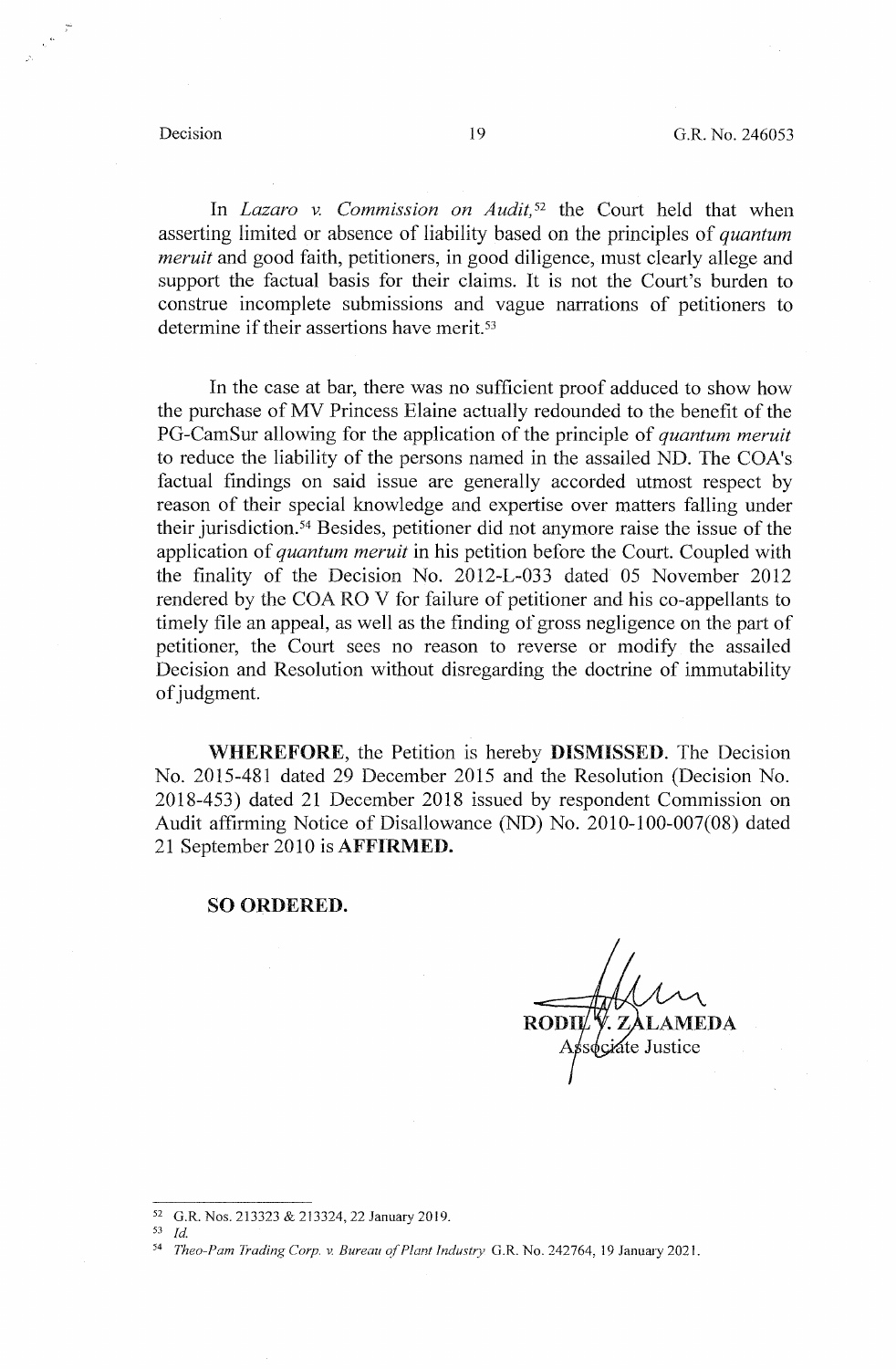20 G.R. No. 246053

Decision

WE CONCUR:

**GESMUNDO DER G. GES**<br>Chief Justice

**ESTELA -BERNABE** Associate Justice MN S. CAGUIOA

ssociate Justice

Associate Justice

**MARVIC M.V.F. LEONEN** 

Associate Justice

RANON PAUL L. HERNANDO

Associate Justice

**AMY C. LAZARO-JAVIER** 

'Associate Justice

'JÉAN PA/CL B. INTING Associate Justice

**HENRI** 

**EDGARDO L. DELOS SANTOS** Associate Justice

RICARDO R. ROSARIO Associate Justice

EZ

**SAMUEL H. GAERLAN** Associate Justice

**JHOSEP Y'EOPEZ** Associate Justice

 $\sim 10^{-12}$ 

 $\label{eq:2} \mathcal{L}_{\mathcal{A}} = \mathcal{L}_{\mathcal{A}} \mathcal{L}_{\mathcal{A}} \mathcal{L}_{\mathcal{A}} \mathcal{L}_{\mathcal{A}} \mathcal{L}_{\mathcal{A}}$ 

 $\mathcal{A}(\mathcal{A})$  and  $\mathcal{A}(\mathcal{A})$ 

والمتواصلات فالمتمرد والمتابعة والمتواطن